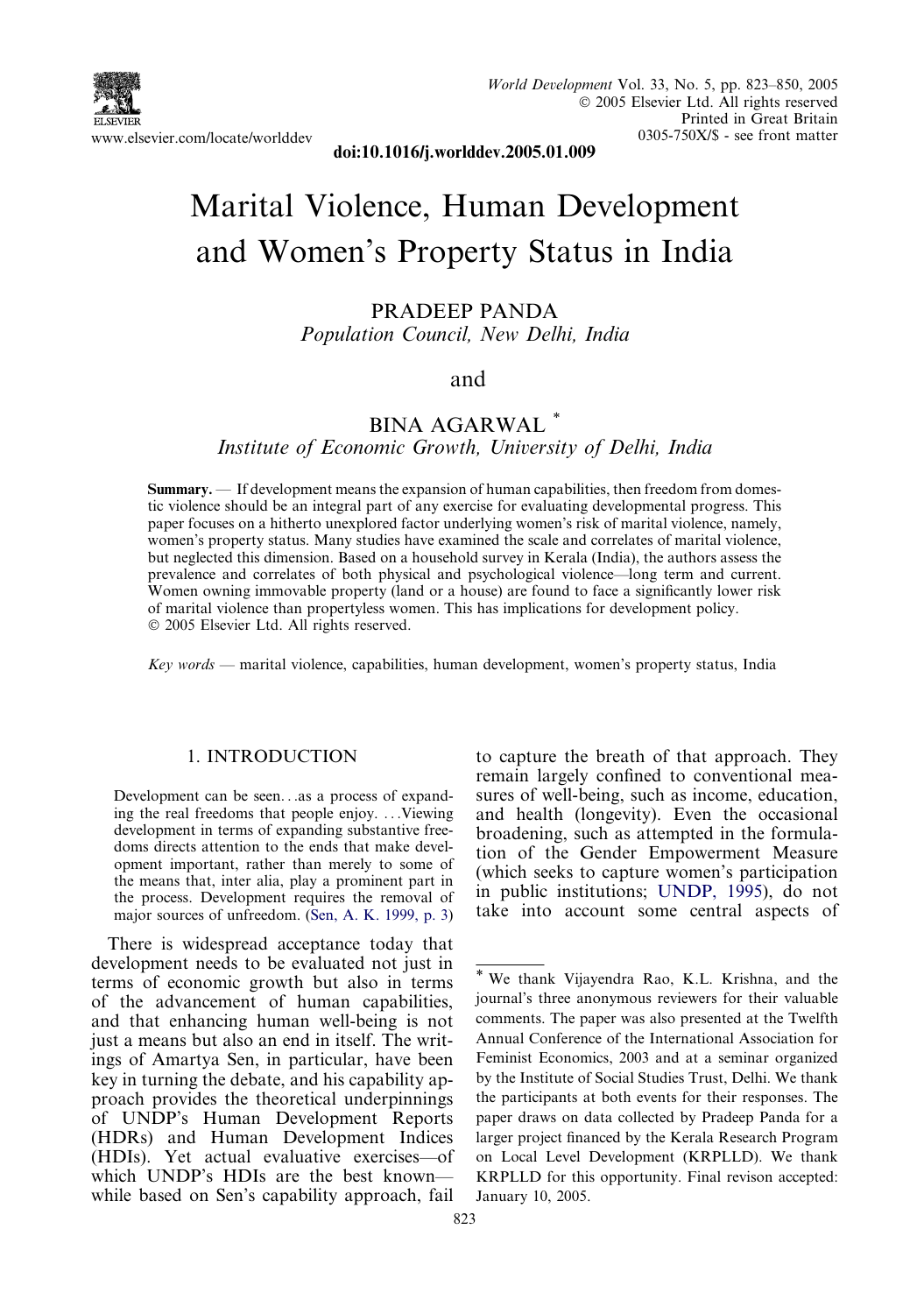human well-being, such as freedom from physical and mental abuse, and its implications for a country's overall development. <sup>1</sup> This paper argues that the issue of marital violence needs critical attention within the development debate and focuses on some hitherto unexplored aspects underlying women's risk of such violence, in particular women's property status.

Interpersonal violence, especially spousal violence, remains hidden and underreported not least because it occurs within the family precisely the institution that is conventionally assumed to be driven by altruism, and instrumental in enhancing rather than diminishing human well-being. Yet although spousal violence is less visible, it is by no means invisible, and there appears little justification for the failure of much of the standard development literature to give it its due place, since there is a very substantial body of global research on the subject. This shows that marital violence against women is widespread and cuts across countries and class groups. World wide, physical violence by husbands against wives is estimated to range between 10% and 50% ([Population Reports,](#page-27-0) [1999](#page-27-0)). Psychological abuse is even more common, and often, physical, psychological, and sexual abuse overlap.

Marital violence against women ruptures the myth of the home as a protective space, exposing it as a chamber of terror for many.  $2$  It is found to devastate the women who suffer it, scar the children who witness it, and dehumanize the men who perpetrate it. It has negative consequences for individuals, their families, as well as the wider society. As existing research shows, it can cause serious physical and mental injury to women, <sup>3</sup> and negatively affect their employment situation, their overall productivity, and their participation in public life. <sup>4</sup> Violence during pregnancy is associated with miscarriages, low birth weight infants, maternal morbidity, and even fetal and maternal deaths. <sup>5</sup> Children witnessing domestic violence tend to suffer from higher emotional and behavioral problems than do other children.<sup>6</sup> Overall, marital violence has high human, social, and economic costs. <sup>7</sup>

The widespread presence of marital violence thus indicates that a notable proportion of the human population is deprived of both a very important component of well-being and the freedom to enhance even conventional aspects of well-being linked with income and health. If development is to be seen as the expansion of human capabilities—the real freedoms that peo-

ple can enjoy, to achieve what they have reason to value  $\frac{8}{2}$ -then clearly freedom from domestic violence needs to be a significant part of any exercise for evaluating development. In so framing it, we hope to bring the issue of marital violence more centrally into the debate on development. In specific terms, we seek to better illuminate the factors that affect women's risk of violence by exploring, in particular, the importance of a hitherto neglected factor, namely, women's property status.

## 2. THE QUESTION OF PROPERTY STATUS

There are no simple answers as to why men abuse their wives, and why more in some societies than in others. Some scholars have attributed the occurrence and persistence of marital violence to a mix of individual and community factors, as well as wider societal attitudes. <sup>9</sup> And indeed causes are likely to be multilayered and often difficult to identify empirically. However, several studies in India and elsewhere have sought to empirically identify the correlates of marital violence, namely, the factors which might affect women's risk of marital abuse. <sup>10</sup>

In all existing research, however, a significant unexplored factor is the impact of women's property status on the likelihood of violence. In fact, we came across no study either for India or elsewhere where this had been studied empirically. It is of course widely recognized that women need some form of independent economic support to escape violent marriages and that economic independence can also deter violence. However, studies examining the link between marital violence and women's economic situation have focused basically on women's employment, with ambiguous results—some show a lower incidence of violence against employed women, others a higher incidence, or no difference.

Apart from its uncertain impact, there are several reasons why, when examining the effect of women's economic status, we need to go beyond employment and probe the effect of women's property status, in particular their owning land or a house. For a start, the security provided by property is relatively certain, unlike employment, which is subject to the vagaries of the labor market. A house or land also visibly signals the strength of a woman's fall-back position and her tangible exit option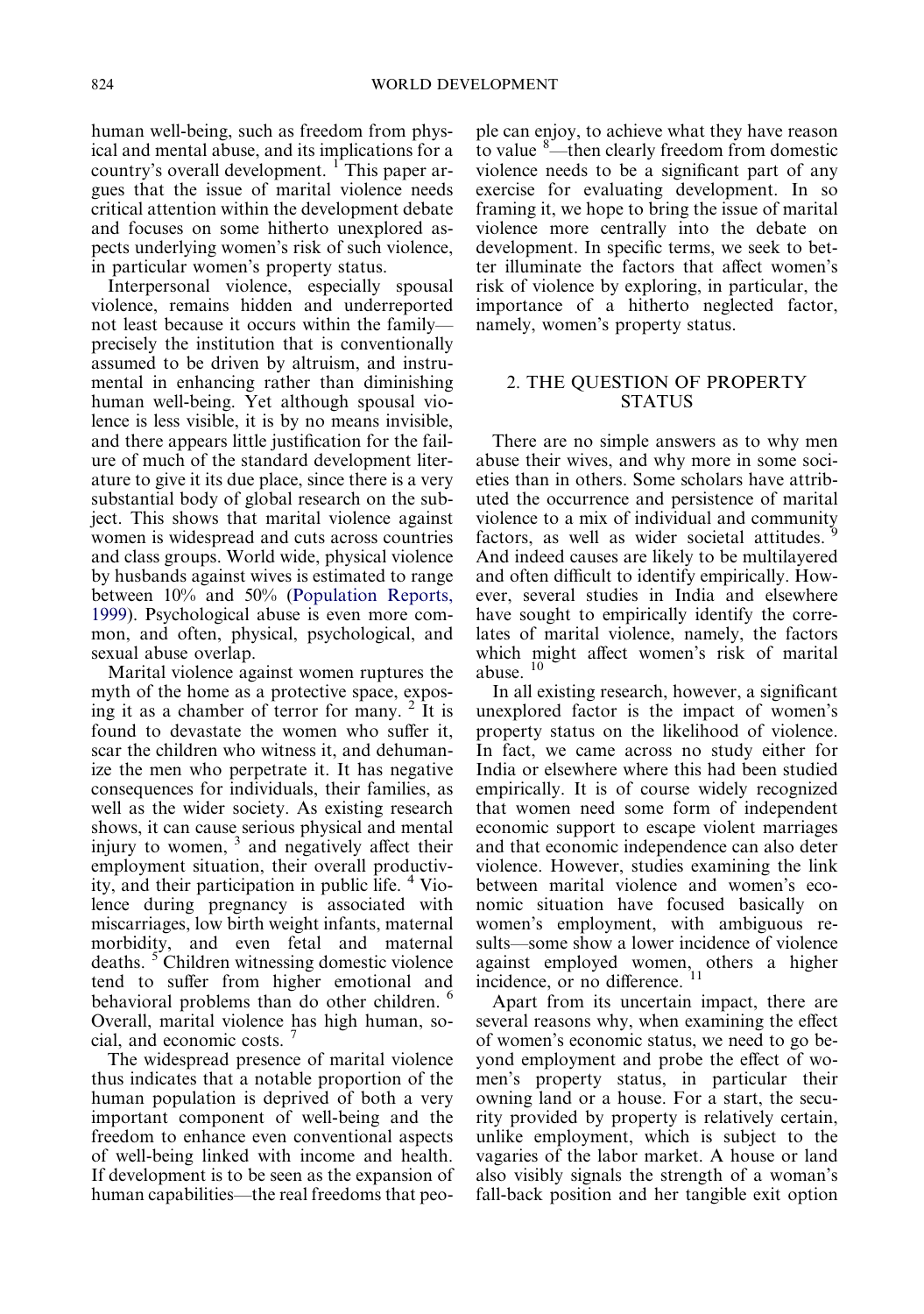[\(Agarwal, 1997\)](#page-25-0), and can thus act as a deterrent to marital violence. And should she face violence, owning (or otherwise having access to) a house or land can give a woman an immediate escape option. A house would be especially important in this respect since it can provide a ready roof over the head. But even with land, a shelter can be built or microenterprise established. Employment alone does not give the same protection: Many women are unpaid workers on family farms, or have insufficient earnings to rent a place. Rented accommodation is also often difficult to get, due not only to women's financial constraints but also social barriers—landlords in many cultures are suspicious of single women tenants. A woman owning a home or land would not face the same problems. Also, land access enhances women's livelihood options and overall sense of empowerment ([Agarwal, 1994\)](#page-25-0). These in turn would reduce her risk of violence by increasing her economic security and reducing her tolerance to violence.

The important point, however, is not whether a woman actually uses the exit option that immovable property provides, but that the very existence of that option could deter the husband's violence. If violence does take place, she can better escape further abuse, without having to choose between homelessness and injury. It is notable that many women's groups in Europe dealing with domestic violence in the 1970s strongly lobbied for housing legislation to enable battered women to set up homes separately from their violent spouses [\(Dobash &](#page-26-0) [Dobash, 1992](#page-26-0)). Women's shelters can only provide temporary relief.

There are thus compelling reasons to examine what difference women's property ownership makes to the incidence of marital violence. The present study seeks to fill a critical gap in the existing analysis as well as policy formulation on this issue. The empirical basis of the analysis is Kerala (India), although the findings would have a wider relevance.

As in other countries, in India too marital violence has long been recognized as a major problem and is estimated to range between  $20\%$  and 50%. <sup>12</sup> Even these figures are likely to be underestimates since many women do not report marital violence for fear of social stigma.

Given, however, that few women in India own or control property ([Agarwal, 1994\)](#page-25-0), it was important to locate this study where we would expect to find a sufficient sample of

property-owning women. Pradeep Panda's survey of marital violence, in the Indian state of Kerala, provided an opportunity to analyze this. A number of communities in Kerala traditionally practiced matrilineal inheritance, with property passing through the female line [\(Agar](#page-25-0)[wal, 1994\)](#page-25-0). A survey of rural widows in several Indian states undertaken in 1991, by development sociologist Martha Chen, also found that 24% of the women with landowning fathers in the Kerala sample inherited land as daughters, as compared to only 13% for all of India (cited in [Agarwal, 1998\)](#page-25-0).

Kerala is also well suited for this analysis in two other respects: One, it provides an appropriate location for testing the impact of social support on domestic violence. Unlike say in North India where post-marital residence is almost entirely outside the village, and the woman's contact with her natal kin is limited; in Kerala (and more generally in south India), women can also marry within the village. This provides an interesting range of postmarital residence locations and so of potential familial and neighborly support for women. Two, Kerala, compared with the rest of India, has often been depicted as a ''model'' in terms of its human development indicators, especially in education (very high female literacy) and health ([Dreze & Sen, 1989\)](#page-26-0). But some feminist scholars have maintained that the positive education and health indicators cloak the many social disadvantages that the women of Kerala continue to face [\(Devika & Kodath, 2001](#page-26-0); [Eapen &](#page-26-0) [Kodath, 2002](#page-26-0)). Domestic violence would provide a useful mirror for judging whether we need a corrective to the somewhat idealized image of women's position in Kerala, as also of the level of human development here.

Of course, in some respects, Kerala does have unusual features, in that a fair proportion of its population was traditionally matrilineal (most estimates put the percentage somewhere between 20% and 30%). This not only gives the daughter's claims to property legitimacy within these communities, it also creates a wider climate of social legitimacy that extends to communities that were not traditionally matrilineal. In other respects, however, Kerala merely extends the more general south Indian pattern. Other south Indian states too have social norms that allow marriages within the village and with crosscousins; have no bar on women seeking jobs outside their homes; have no female seclusion (except among some pockets of Muslims); and have better social indicators in terms of female literacy,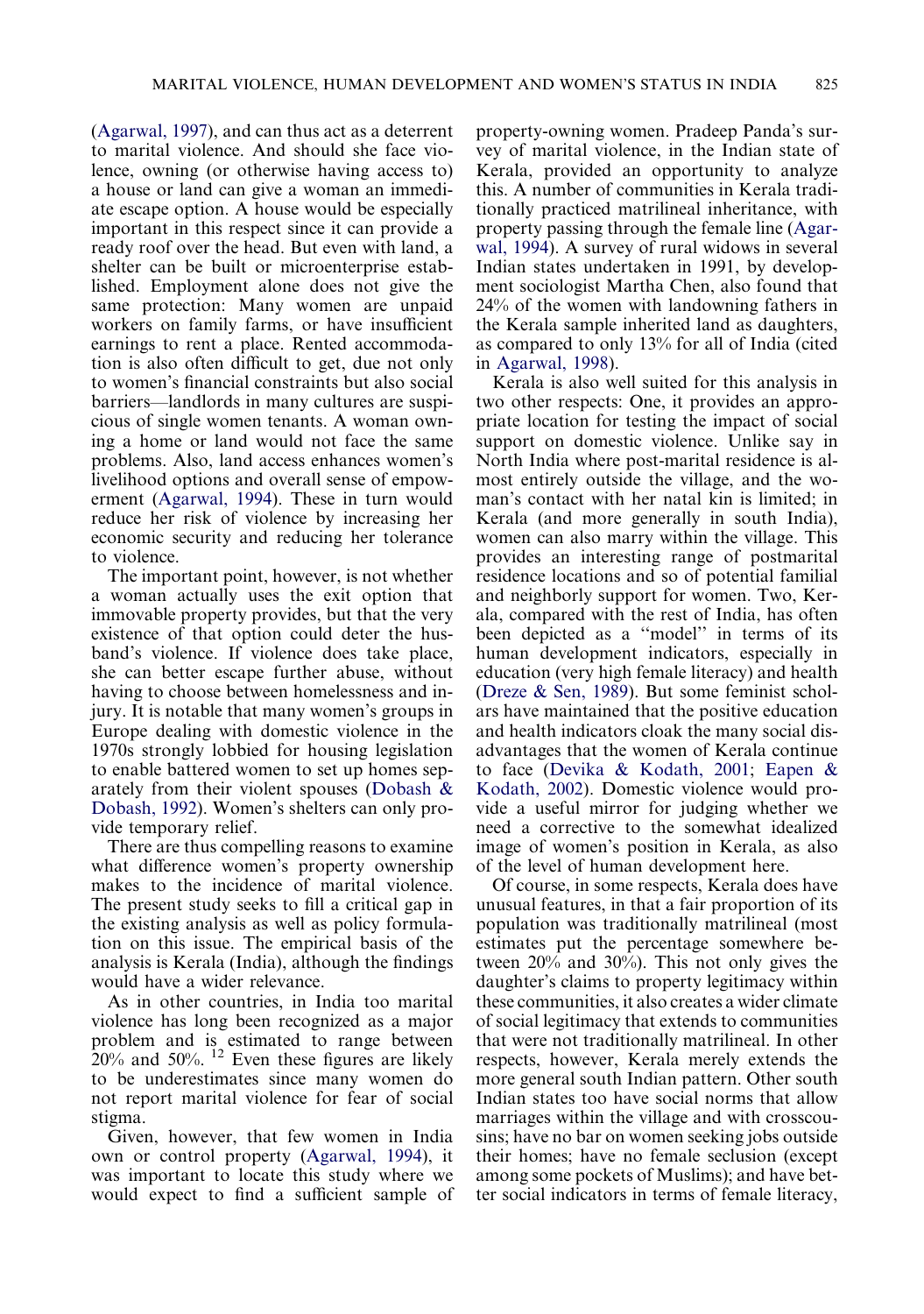low fertility, etc., than do most north Indian states [\(Agarwal, 1994\)](#page-25-0). So we expect the Kerala results to have a wider relevance beyond the state.

In the sections below, the paper will outline the characteristics of the data used, the sample profile, the incidence of violence, our hypotheses regarding the correlates of violence, and finally the results.

## 3. DATA

This study is based on a household survey undertaken in 2001 in the Thiruvananthapuram district of Kerala. Ten wards (six rural and four urban) were first selected, and from each, 50 households were randomly selected, making a total of 500 households (300 rural and 200 urban). <sup>13</sup> The respondents were ever-married women in the age group 15–49. The final survey included 502 women (302 rural and 200 urban).

Prior to the interview, the respondents were informed about the sensitive nature of the survey and their consent obtained. They were also informed that should they feel uncomfortable, they could terminate the interview at any time. Interviews were held in a place that would ensure maximum privacy and the information was kept confidential.

Data were collected for a range of householdlevel and individual-level variables, including the household's consumption expenditure; the education and employment status of the respondent and her spouse; the woman's ownership of land or house; her access to social support, such as from her natal family and neighbors; her witnessing her father beat her mother in childhood; some sociodemographic characteristics of the couple; and the husband's specific characteristics such as alcohol consumption and witnessing his father beat his mother in childhood.  $15^{\circ}$  All the information was obtained from the woman respondent by female investigators, except that on annual consumption expenditure, which was obtained from the typically male household head by a trained male investigator. <sup>16</sup>

Physical and psychological violence were measured as discrete behavior. Both long-term violence (that is violence which occurred at least once in the woman's married life) and current violence (that is violence which occurred within the last 12 months) were measured. We use the term long-term violence instead of the

commonly used term lifetime violence, since it appears inaccurate to call women's experiences of violence during a specified period as covering their lifetime. Four types of behavior were considered for long-term physical violence: slapping, hitting, kicking, and beating, and six types for current physical violence: slapping, hitting, kicking, beating, threats or use of a weapon, and forced sex. Long-term and current psychological violence were measured in terms of six types of behavior: insults, belittlement, threats to the woman respondent or to someone she cared about, or that made her afraid, and threat of abandonment.

## 4. SAMPLE PROFILE AND INCIDENCE OF VIOLENCE

## (a) Sample profile

[Table 1](#page-4-0) presents the sample profile. The households are spread across all income categories, with a concentration in the middle-income group for rural areas and the upper income group for urban areas. The average age of women respondents was 33 years, the majority being in the age group of 25–34 years. The spousal age difference was less than 9 years in 73% of the cases (rural and urban combined), but the differences were greater in the urban sample. The average marriage duration was 12 years. Seventy-eight percent of the women had had arranged marriages, but two-thirds of these were with the woman's consent. Nearly half the women reported that dowry was demanded by their in-laws either at the time of marriage or afterwards. Demands were higher among rural women, 58% of whom reported such demands compared with 33% of the urban women.

About 43% of all households belonged to traditionally matrilineal castes. However, our division between matrilineal and nonmatrilineal households was very broad and may not be entirely accurate, since the survey did not directly ask whether a household had actually practiced matriliny. We inferred this from the caste names. Given that among castes typically associated with matriliny, such as the Nayars, historically there was regional variation, with matriliny being observed more in northern and central Kerala than in southern Kerala ([Agarwal, 1994\)](#page-25-0), where Thiruvananthapuram district (the site of our study) is located, some of those classified as matrilineal castes may well not have practiced matriliny.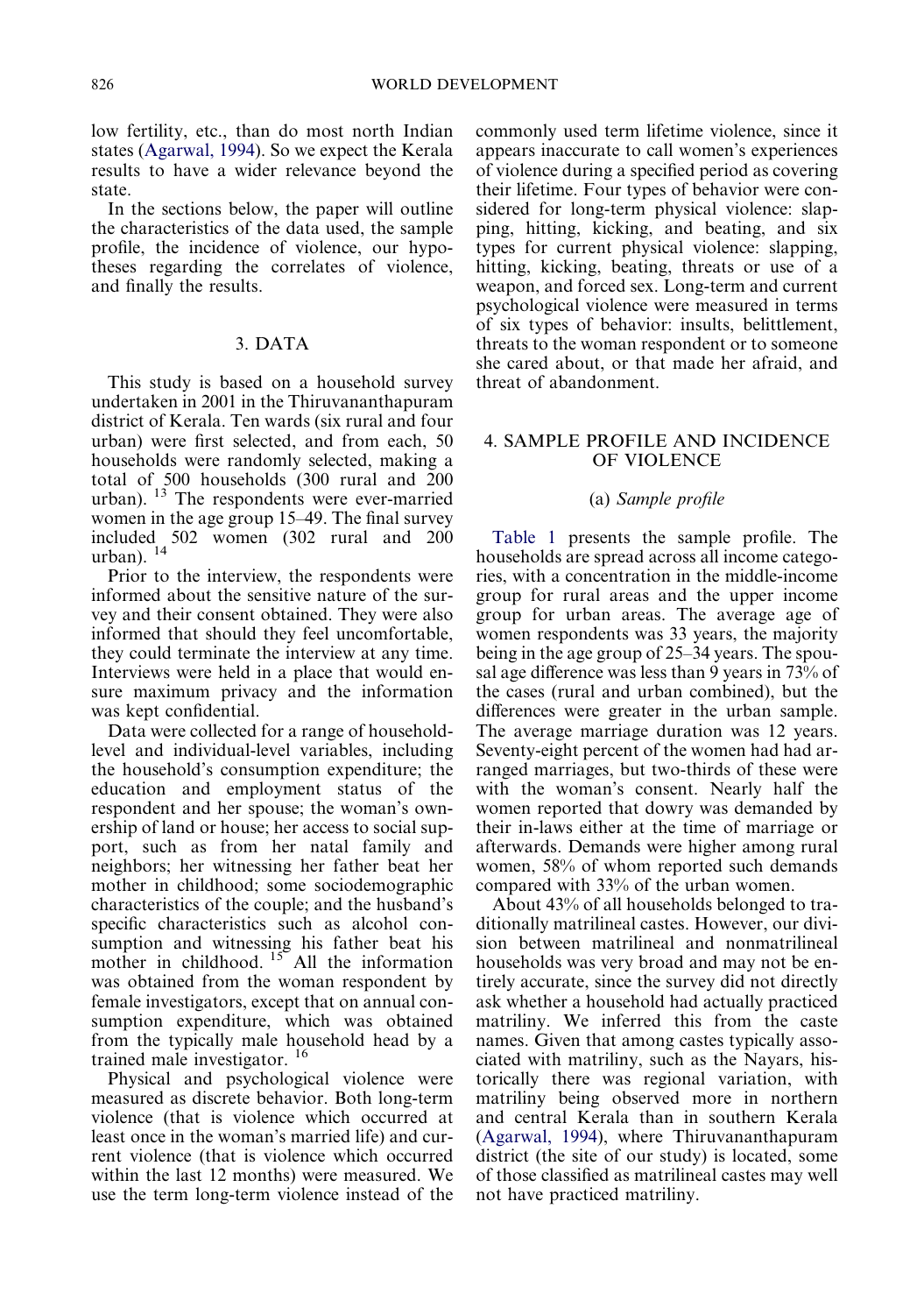<span id="page-4-0"></span>

| Characteristics                    | Total $(N = 502)$ | Rural $(N = 302)$ | Urban $(N = 200)$ |
|------------------------------------|-------------------|-------------------|-------------------|
| Per capita expenditure $(Rs. /yr)$ |                   |                   |                   |
| <6,000                             | 26.1(131)         | 35.4 (107)        | 12.0(24)          |
| 6,000-11,999                       | 47.0 (236)        | 57.6 (174)        | 31.0(62)          |
| 12000 & above                      | 26.9 (135)        | 7.0(21)           | 57.0 (114)        |
| Sociodemographic features          |                   |                   |                   |
| Average age (yrs)                  |                   |                   |                   |
| Woman respondent                   | 32.7(502)         | 32.3 (302)        | 33.2 (200)        |
| Husband                            | 39.4 (502)        | 38.5 (302)        | 40.7 (200)        |
| Age of woman respondent (yrs)      |                   |                   |                   |
| $15 - 24$                          | 14.5(73)          | 16.9(51)          | 11.0(22)          |
| $25 - 34$                          | 49.8 (250)        | 47.4 (143)        | 53.5 (107)        |
| $35 - 49$                          | 35.7 (179)        | 35.8 (108)        | 35.5(71)          |
| Spousal age difference (yrs)       |                   |                   |                   |
| $<$ 5                              | 27.3 (137)        | 32.1(97)          | 20.0(40)          |
| $5 - 8$                            | 46.0(231)         | 47.0 (142)        | 44.5 (89)         |
| 9 & above                          | 26.7 (134)        | 20.9(63)          | 35.5(71)          |
| Duration of marriage (yrs)         |                   |                   |                   |
| $<$ 7                              | 30.1(151)         | 29.5 (89)         | 31.0(62)          |
| $7 - 14$                           | 36.7(184)         | 38.1 (115)        | 34.5 (69)         |
| 15 $&$ above                       | 33.3 (167)        | 32.5(98)          | 34.5 (69)         |
| Number of children                 |                   |                   |                   |
| $\boldsymbol{0}$                   | 9.8(49)           | 10.3(31)          | 9.0(18)           |
| $1 - 2$                            | 73.5 (369)        | 74.8 (226)        | 71.5 (143)        |
| 3 & above                          | 16.7(84)          | 14.9(45)          | 19.5(39)          |
| Arranged marriage                  | 78.1 (392)        | 78.5 (237)        | 77.5 (155)        |
| With woman's consent               | 64.5(253)         | 50.6 (120)        | 66.5 (133)        |
| Dowry demand at marriage or after  | 47.8 (240)        | 57.6 (174)        | 33.0(66)          |
| Matrilineal caste status           |                   |                   |                   |
| Matrilineal households             | 43.0(216)         | 34.4 (104)        | 56.0 (112)        |
| Nonmatrilineal households          | 57.0 (286)        | 65.6 (198)        | 44.0 (88)         |
| Education (yrs)                    |                   |                   |                   |
| Woman respondent                   |                   |                   |                   |
| Illiterate                         | 4.2(21)           | 5.3 (16)          | 2.5(5)            |
| $1 - 5$                            | 11.4(57)          | 14.6 $(44)$       | 6.5(13)           |
| 6-12 (secondary)                   | 62.5 (314)        | 70.9 (214)        | 50.0(100)         |
| >12                                | 21.9 (110)        | 9.3(28)           | 41.0 (82)         |
| Husband                            |                   |                   |                   |
| Illiterate                         | 4.0(20)           | 3.3(10)           | 5.0(10)           |
| $1 - 5$                            | 14.5(73)          | 21.2(64)          | 4.5(9)            |
| $6-12$ (secondary)                 | 60.8 (305)        | 67.5 (204)        | 50.5 (101)        |
| >12                                | 20.7 (104)        | 7.9(24)           | 40.0(80)          |
| Spousal educational difference     |                   |                   |                   |
| Wife $=$ husband (No difference)   | 30.5(153)         | 28.1 (85)         | 34.0 (68)         |
| Wife < husband                     | 29.3 (147)        | 29.1 (88)         | 29.5 (59)         |
| Wife > husband                     | 40.2 (202)        | 42.7 (129)        | 36.5(73)          |

T[a](#page-5-0)ble 1. Sample profile (percentages)<sup>a</sup>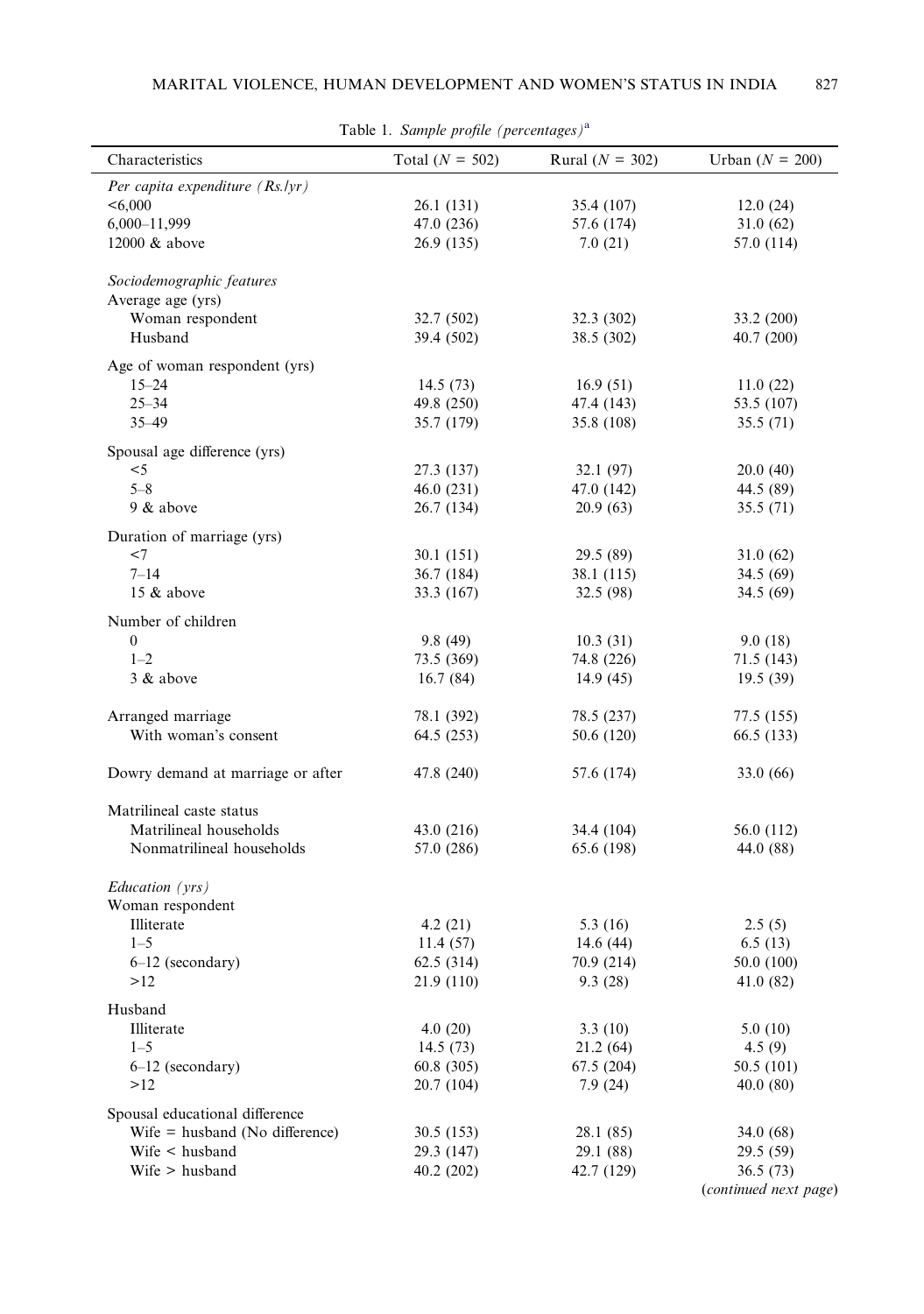<span id="page-5-0"></span>Characteristics Total  $(N = 502)$  Rural  $(N = 302)$  Urban  $(N = 200)$ Employment Woman respondent Unemployed 68.1 (342) 66.2 (200) 71.0 (142) Employed (total) 31.9 (160) 33.8 (102) 29.0 (58) Of which: Regular 6.2 (50) 58.1 (93) 42.2 (43) 86.2 (50) Seasonal/irregular 41.9 (67) 57.8 (59) 13.8 (8) Husband Unemployed 6.8 (34) 4.3 (13) 10.5 (21) Employed (total) 93.2 (468) 95.7 (289) 89.5 (179) Of which: Regular 86.8 (406) 80.6 (233) 96.6 (173) Seasonal/Irregular 13.2 (62) 19.4 (56) 3.4 (6) Spousal employment difference<sup>b</sup> Wife = husband (No difference)  $25.1 (126)$   $20.9 (63)$   $31.5 (63)$ Wife < husband 75.5 (360) 75.5 (228) 66.0 (132) Wife > husband  $3.6 (16)$   $3.6 (11)$   $2.5 (5)$ Ownership of property by women None 65.7 (330) 74.5 (225) 52.5 (105) Land only  $5.6 (28)$   $6.6 (20)$   $4.0 (8)$ House only 11.5 (23) 14.1 (71) 15.9 (48) 11.5 (23) House & land 14.5 (73) 3.0 (9) 32.0 (64) Woman's social support None 45.6 (229) 45.0 (136) 46.5 (93) Natal family 30.9 (155) 35.4 (107) 24.0 (48) Natal family & neighbors 23.5 (118) 19.5 (59) 29.5 (59) Women who witnessed father beating mother in childhood (rest did not witness) 35.1 (176) 47.0 (142) 17.0 (34) Specific characteristics of husband Alcohol consumers (the rest were teetotalers) 51.6 (259) 54.3 (164) 47.5 (95) Witnessed father beating mother in childhood (the rest did not report this) 29.7 (149) 39.7 (120) 14.5 (29)

Table 1—continued

<sup>a</sup> Figures in brackets give the absolute numbers.<br><sup>b</sup> On spousal employment difference: (1) Wife = husband: wife and husband have similar type of employment  ${Wife(u), H(u); W(r), H(r); W(s/i), H(s/i)}$  (2) Wife < husband: wife's employment status is lower than husband's  ${Wife(u), H(r); W(u), H(s'i); W(s'i), H(r)}$  (3) Wife > husband: wife's employment status is better than husband's {Wife(r),  $H(u)$ ; W(r),  $H(s/i)$ ; W(s/i),  $H(u)$ }.

u (unemployed), r (regular), s/i (seasonal or irregular).

As expected, most couples (83%) had two children or fewer, given Kerala's low fertility rates; <sup>17</sup> over 95% of both men and women were literate, and there was little sex-differential in education. Within the limited range of difference, a larger proportion of wives were better educated than their husbands, than the other way around. There were, however, notable rural–urban differences: Only 9% of the rural women compared with 41% of the urban ones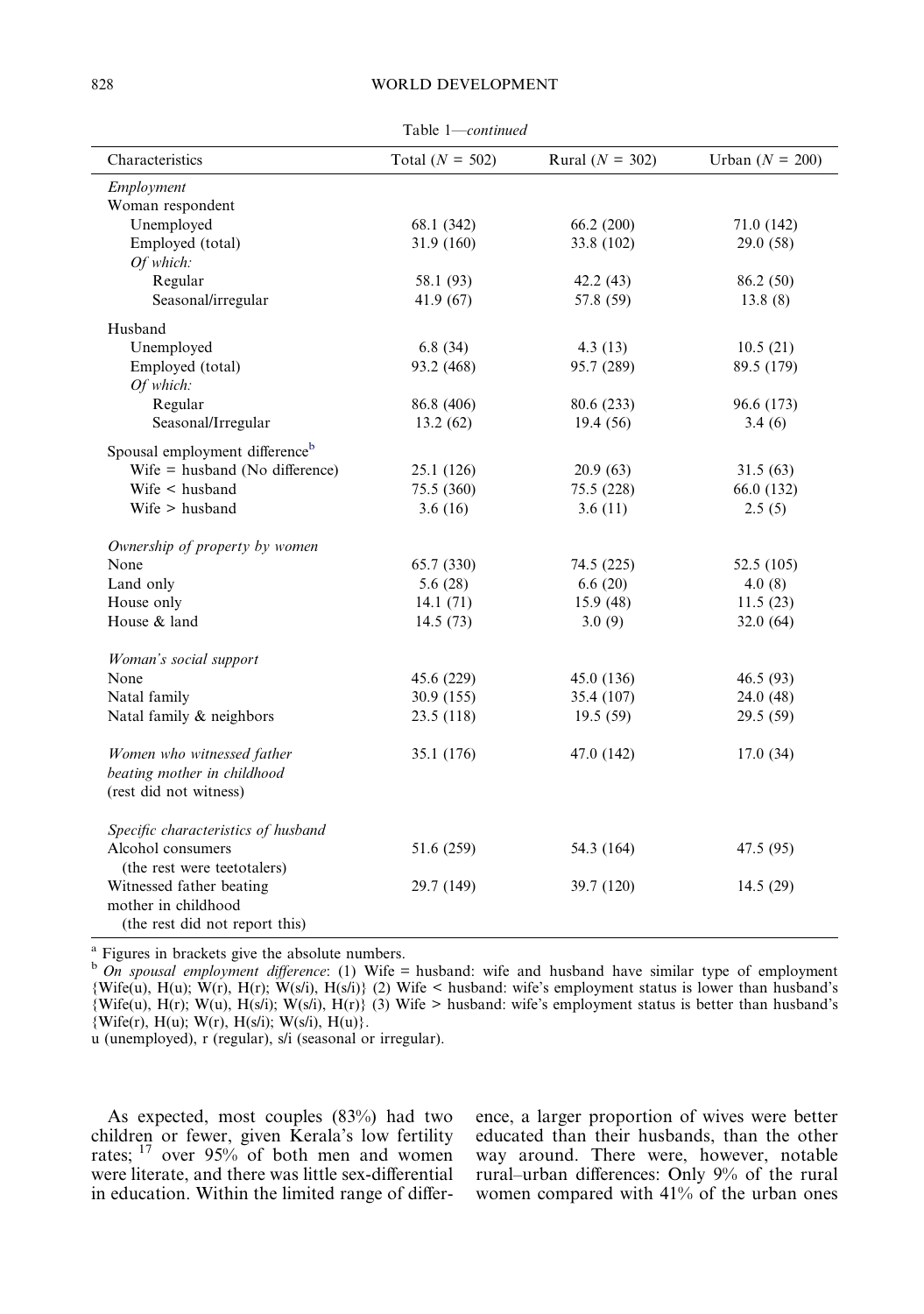had studied beyond secondary school. There were similar rural–urban differences in the husband's education levels.

Only one-third of the women were employed compared with over 93% of the men. Also, rural women, to a much greater extent than rural men were in irregular or seasonal work. In the urban sample, however, most women and their spouses who were employed were in regular jobs. In one-fourth of the cases, there were no gender differences in the type of employment, and in virtually all the remaining cases, the woman's employment status was below her husband's.

Overall, some 34% of the women owned immovable property (either land or a house or both), the proportion being much higher in urban households (48%) than in the rural (26%) ones. Also, overall, the proportion of those owning only a house (14%) or owning both a house and land (14%) was much greater than those owning only land (6%). The majority of those owning property, perhaps not surprisingly, belonged to Kerala's traditionally matrilineal castes. <sup>18</sup> But a substantial percentage—35%—of the women from matrilineal groups did not own any property, either because they belonged to propertyless families, or they did not receive any property from their families nor were they able to procure it in other ways.<sup>19</sup>

Over half the women reported some social support—people they could turn to if they had a problem. This support was mainly from natal families in the rural sample, and from both natal families and neighbors in the urban sample. <sup>20</sup> About a third of the women reported witnessing their fathers beat their mothers in childhood, the percentage being much higher in the rural than in the urban areas. In a little over half the households, the husbands drank occasionally or regularly. Finally, some 30% of the husbands had seen their fathers beat their mothers during childhood, the percentage being as high as 40 in the rural areas.

## (b) The incidence of physical and psychological violence

## (i) Long-term prevalence

Taking a long-term profile, the substantial percentage of women (41% rural and 27% urban) reported at least one incident of physical violence by their husbands after marriage [\(Table 2\)](#page-7-0). Psychological violence was even more common: some 65% had experienced it.

Again, the rural incidence was higher than the urban one.

Of the women reporting long-term physical violence, most had experienced various forms in combination: Sixty-one percent of the 179 women who reported being hit, kicked, slapped, or beaten by their spouses, had experienced all four types of violence, and 90% had suffered at least three types. Women had also experienced such violence several times in their marital lives: Sixty-eight percent reported three or more incidents. Again in terms of long-term psychological violence, nearly a fifth had experienced all six forms. Insults and being demeaned were especially common.

As with physical violence, so with psychological violence, a large proportion (77%) reported three or more incidents during their married lives. There were some notable rural–urban differences however: The frequency of physical violence was higher in the rural areas than in the urban ones, and that of psychological abuse was higher among urban families, than among the rural ones.

Physical violence during pregnancy was also found to be high, especially in rural areas. While some 38% of all women reported being slapped, kicked, hit, or beaten, the incidence among rural women was as high as 56%. Although among urban women the figure was substantially lower (18%), it was still far from trivial. Violence against pregnant women, as noted earlier, can seriously injure the mother and fetus and even prove fatal.

### (ii) Current violence

What about current violence? Since this is defined here as either physical or psychological abuse occurring in the last 12 months, the 59 women who were widowed, divorced, separated, or whose husbands have migrated out for over a year, were excluded. Analysis for the remaining 443 women showed that 29% had experienced some form of physical violence, and 49% had experienced some form of psychological violence ([Table 3](#page-8-0)). The incidence of physical violence was again much greater in the rural than in the urban areas, with the exception of one form of violence—forced sex. Urban women faced forced sex several times more than rural women did. In psychological violence, however, the rural/urban difference was slight.

As with long-term violence, for current violence, women reported being subjected to physically violent behavior in several forms and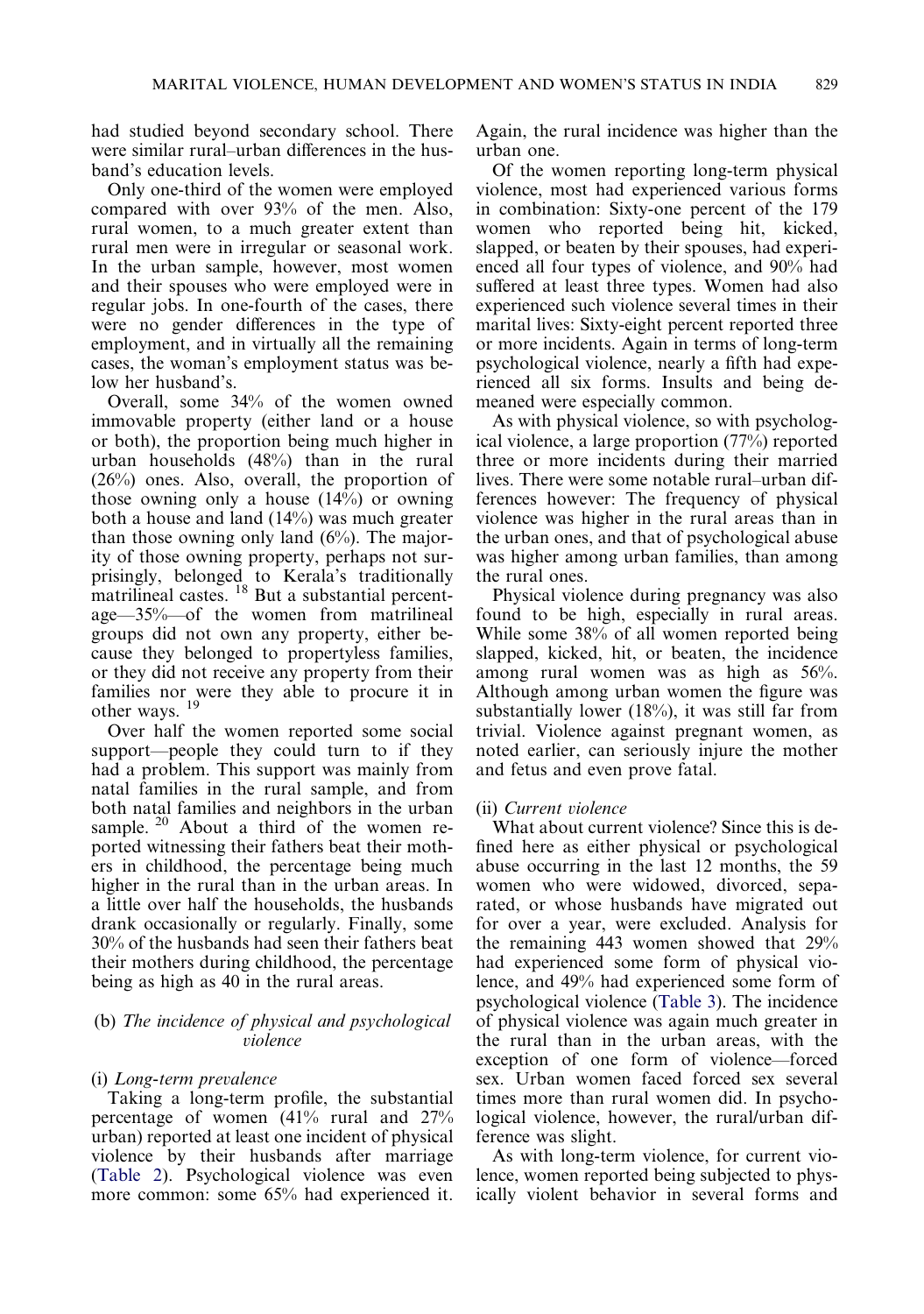<span id="page-7-0"></span>

| Forms of violence by husband       | Total ( $N = 502$ ) | Table 2. Long-term physical and psychological biotence (percentages)<br><b>Rural</b> ( $N = 302$ ) | Urban $(N = 200)$ |
|------------------------------------|---------------------|----------------------------------------------------------------------------------------------------|-------------------|
| Physical violence                  |                     |                                                                                                    |                   |
| No physical violence               | 64.3                | 58.6                                                                                               | 73.0              |
| Hit her                            |                     |                                                                                                    |                   |
| None                               | 67.3                | 61.6                                                                                               | 76.0              |
| $1 - 2$                            | 16.3                | 16.2                                                                                               | 16.5              |
| $\geqslant$ 3                      | 16.3                | 22.2                                                                                               | 7.5               |
|                                    |                     |                                                                                                    |                   |
| Kicked her<br>None                 | 76.7                | 70.5                                                                                               | 86.0              |
| $1 - 2$                            | 8.8                 | 8.9                                                                                                | 8.5               |
| $\geqslant$ 3                      | 14.5                | 20.5                                                                                               | 5.5               |
|                                    |                     |                                                                                                    |                   |
| Beat her                           |                     |                                                                                                    |                   |
| None<br>$1 - 2$                    | 67.1<br>12.5        | 60.9<br>13.2                                                                                       | 76.5<br>11.5      |
| $\geqslant$ 3                      | 20.3                | 25.8                                                                                               | 12.0              |
|                                    |                     |                                                                                                    |                   |
| Slapped her                        |                     |                                                                                                    |                   |
| None                               | 65.3                | 59.6                                                                                               | 74.0              |
| $1 - 2$                            | 16.7                | 16.2                                                                                               | 17.5              |
| $\geqslant$ 3                      | 17.9                | 24.2                                                                                               | 8.5               |
| Psychological violence             |                     |                                                                                                    |                   |
| No psychological violence          | 35.1                | 29.8                                                                                               | 43.0              |
| Insulted her                       |                     |                                                                                                    |                   |
| None                               | 37.1                | 31.8                                                                                               | 45.0              |
| $1 - 2$                            | 15.9                | 14.2                                                                                               | 18.5              |
| $\geqslant$ 3                      | 47.0                | 54.0                                                                                               | 36.5              |
| Demeaned her                       |                     |                                                                                                    |                   |
| None                               | 53.0                | 45.7                                                                                               | 64.0              |
| $1 - 2$                            | 14.3                | 14.6                                                                                               | 14.0              |
| $\geqslant$ 3                      | 32.7                | 39.7                                                                                               | 22.0              |
| Threatened her                     |                     |                                                                                                    |                   |
| None                               | 66.9                | 58.9                                                                                               | 79.0              |
| $1 - 2$                            | 3.6                 | 3.6                                                                                                | 3.5               |
| $\geqslant$ 3                      | 29.5                | 37.4                                                                                               | 17.5              |
| Threatened someone she cared about |                     |                                                                                                    |                   |
| None                               | 79.5                | 74.2                                                                                               | 87.5              |
| $1 - 2$                            | 1.6                 | 1.7                                                                                                | 1.5               |
| $\geqslant$ 3                      | 18.9                | 24.2                                                                                               | 11.0              |
| Made her afraid                    |                     |                                                                                                    |                   |
| None                               | 84.1                | 78.1                                                                                               | 93.0              |
| $1 - 2$                            | 0.8                 | 1.0                                                                                                | 0.5               |
| $\geqslant$ 3                      | 15.1                | 20.9                                                                                               | 6.5               |
| Abandoned her                      |                     |                                                                                                    |                   |
| None                               | 84.5                | 78.8                                                                                               | 93.0              |
| $1 - 2$                            | 14.7                | 20.5                                                                                               | 6.0               |
| $\geqslant$ 3                      | $0.8\,$             | 0.7                                                                                                | 1.0               |

Table 2. Long-term physical and psychological violence (percentages)

multiple frequencies. Of the 127 women who had been hit, kicked, slapped, or beaten or had been forced to have sex in the previous one year, 80% had experienced more than one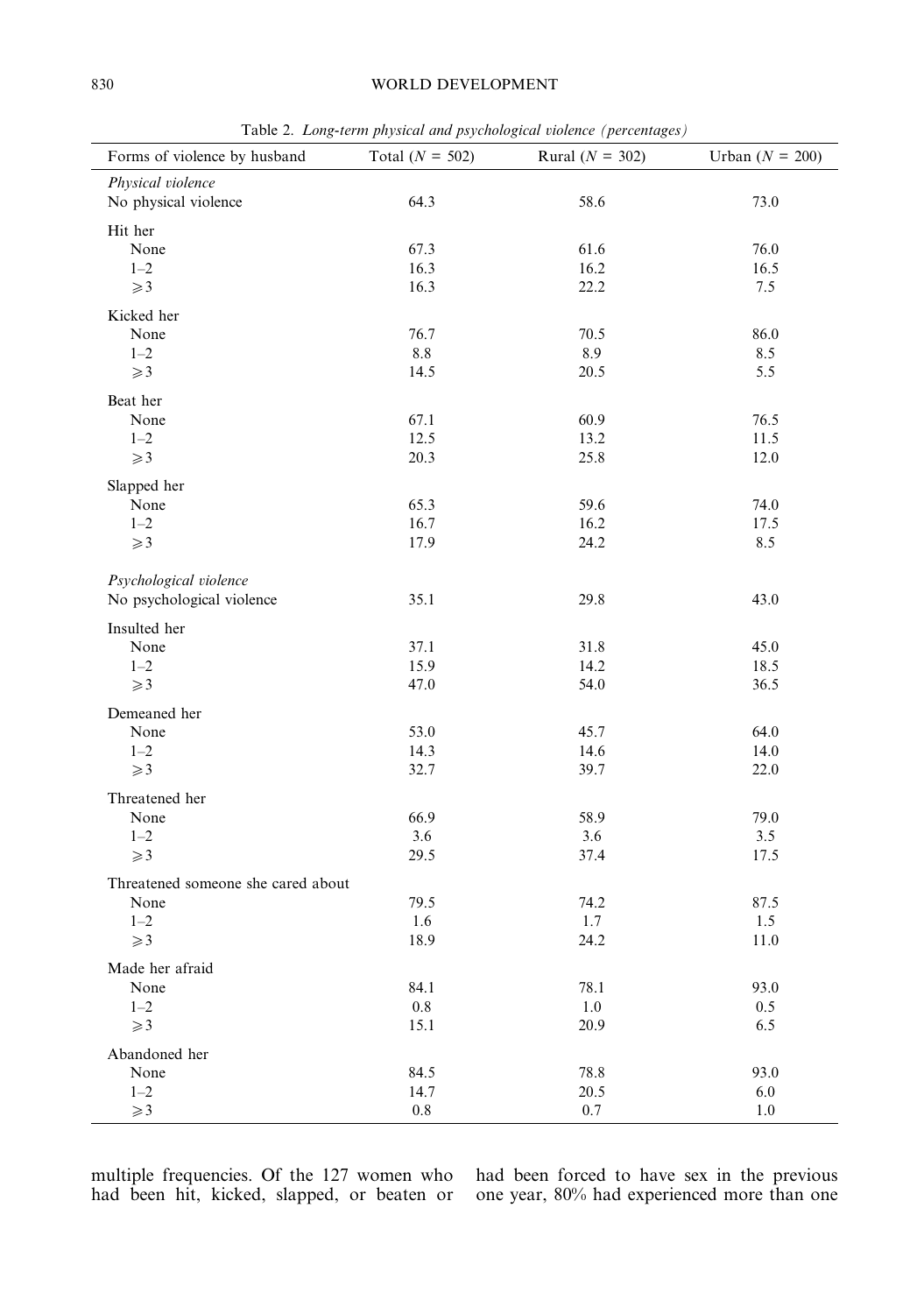<span id="page-8-0"></span>

| Forms of violence by husband       | Total $(N = 443)$ | Rural ( $N = 272$ ) | Urban $(N = 171)$ |
|------------------------------------|-------------------|---------------------|-------------------|
| Physical violence                  |                   |                     |                   |
| No physical violence               | 71.3              | 69.1                | 74.9              |
| Hit her                            |                   |                     |                   |
| None                               | 83.5              | 79.8                | 89.5              |
| $1 - 2$                            | 5.9               | 5.9                 | 5.8               |
| $\geqslant$ 3                      | 10.6              | 14.3                | 4.7               |
| Kicked her                         |                   |                     |                   |
| None                               | 87.1              | 83.1                | 93.6              |
| $1 - 2$                            | 3.2               | 3.3                 | 2.9               |
| $\geqslant$ 3                      | 9.7               | 13.6                | 3.5               |
| Beat her                           |                   |                     |                   |
| None                               | 77.0              | 74.3                | 81.3              |
| $1 - 2$                            | 12.9              | 11.8                | 14.6              |
| $\geqslant$ 3                      | 10.2              | 14.0                | 4.1               |
| Slapped her                        |                   |                     |                   |
| None                               | 78.1              | 74.6                | 83.6              |
| $1 - 2$                            | 11.5              | 10.7                | 12.9              |
| $\geqslant$ 3                      | 10.4              | 14.7                | 3.5               |
| Used or threatened to use a weapon |                   |                     |                   |
| None                               | 99.8              | 99.6                | 100.0             |
| $1 - 2$                            | 0.2               | 0.4                 | $0.0\,$           |
| $\geqslant$ 3                      | $0.0\,$           | $0.0\,$             | 0.0               |
| Forced sex                         |                   |                     |                   |
| None                               | 85.3              | 86.0                | 84.2              |
| $1 - 2$                            | 9.3               | 13.2                | 2.9               |
| $\geqslant$ 3                      | 5.4               | 0.7                 | 12.9              |
| Psychological violence             |                   |                     |                   |
| No psychological violence          | 50.8              | 49.6                | 52.6              |
| Insulted her                       |                   |                     |                   |
| $\boldsymbol{0}$                   | 55.3              | 54.4                | 56.7              |
| $1 - 2$                            | 20.3              | $18.0\,$            | 24.0              |
| $\geqslant$ 3                      | 24.4              | 27.6                | 19.3              |
| Demeaned her                       |                   |                     |                   |
| $\boldsymbol{0}$                   | 80.6              | 77.6                | 85.4              |
| $1 - 2$                            | 9.0               | 8.1                 | 10.5              |
| $\geqslant$ 3                      | 10.4              | 14.3                | 4.1               |
| Threatened her                     |                   |                     |                   |
| $\boldsymbol{0}$                   | 88.7              | 84.9                | 94.7              |
| $1 - 2$                            | 1.6               | 1.5                 | 1.8               |
| $\geqslant$ 3                      | 9.7               | 13.6                | 3.5               |
| Threatened someone she cared about |                   |                     |                   |
| $\boldsymbol{0}$                   | 89.2              | 84.9                | 95.9              |
| $1 - 2$                            | 1.6               | 1.8                 | 1.2               |
| $\geqslant$ 3                      | 9.3               | 13.2                | 2.9               |
| Made her afraid                    |                   |                     |                   |
| $\boldsymbol{0}$                   | 89.8              | 85.7                | 96.5              |
| $1 - 2$                            | $0.9\,$           | $1.1\,$             | 0.6               |
| $\geqslant$ 3                      | 9.3               | 13.2                | 2.9               |

Table 3. Current physical and psychological violence (percentages)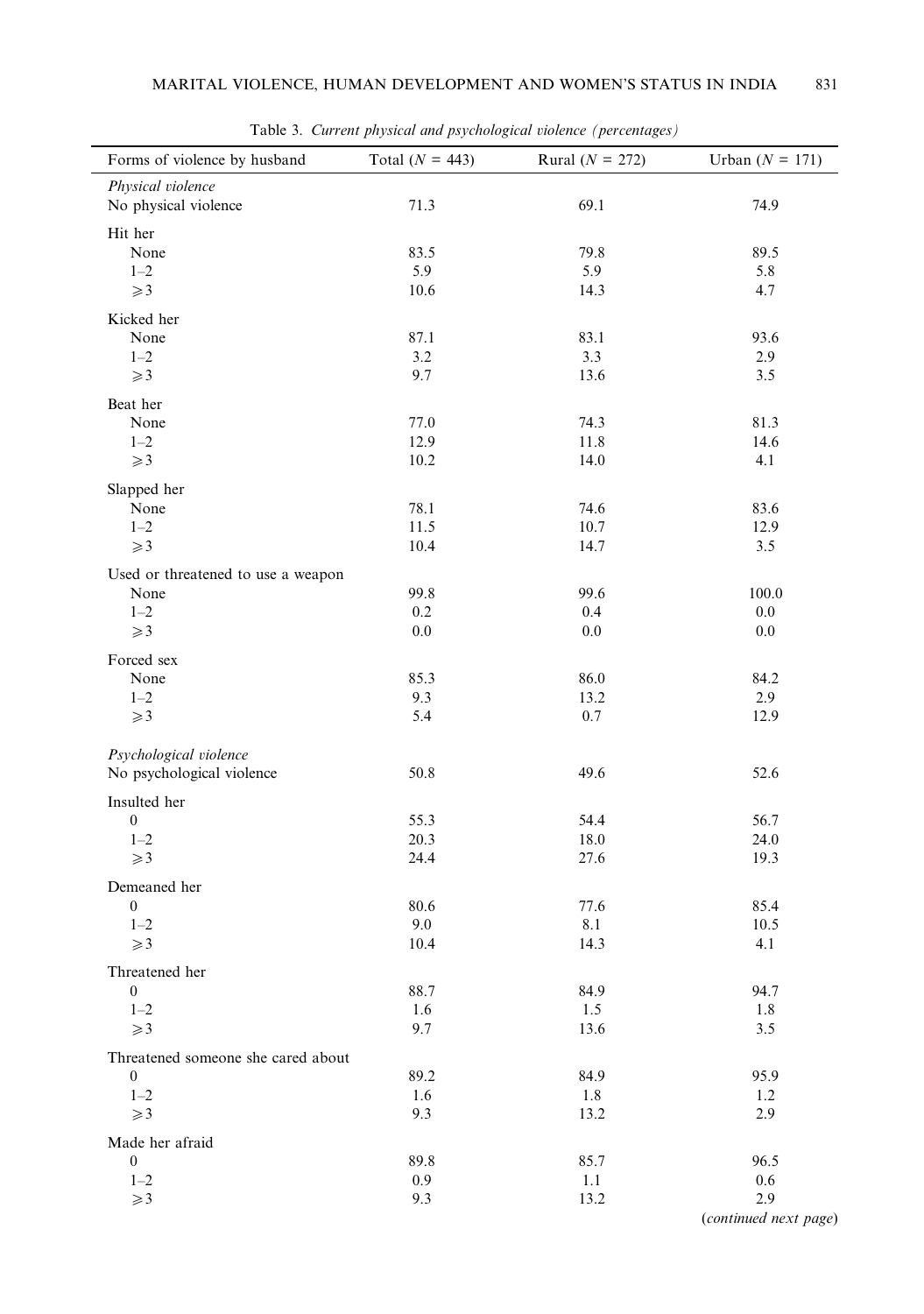| Forms of violence by husband | Total $(N = 443)$ | Rural $(N = 272)$ | Urban $(N = 171)$ |
|------------------------------|-------------------|-------------------|-------------------|
| Abandoned her                | 88.9              | 84.9              | 95.3              |
| $1 - 2$                      | 10.6              | 14.7              | 4.1               |
| $\geqslant$ 3                | 0.5               | 0.4               | 0.6               |

Table 3—continued

form, and 54% had experienced at least three of these forms. Also, 57% had faced physical violence three times or more during the past year.

Of the 218 women experiencing current psychological abuse, 40% had experienced two or more forms over the past year, and 19% had experienced five forms. In terms of frequency, 53% reported being abused three or more times in the current period.

On the whole, the results given in the above tables indicate that violence against women, while not universal, is pervasive, frequent, and takes multiple forms, and (as noted earlier) even these reported rates are likely to be underestimates, since women typically under-report domestic violence because of social status and social stigma considerations.

## (c) Triggering factors

Quite simple issues appear to trigger violence (physical or psychological) by husbands. Women—rural and urban—reported being abused if the husband felt she had not looked after the children properly (77%), or had not attended to the household (72%), or had not cooked properly (46%)—basically if she had not fulfilled some expected role. Somewhat less common, but still fairly important, were factors relating to women's interactions with the outside world—such as talking with neighbors or with other men, or suspicion that she was being unfaithful (31%). Another trigger was her voicing suspicions about her husband's fidelity and the latter responding by abusing her (27%). Dissatisfaction with dowry was another notable cause of husbands physically or psychologically abusing their wives.

We now consider what factors we might expect to be correlates of marital violence and why.

## 5. HYPOTHESES

We would expect a range of factors to affect the incidence of marital violence, as spelled out below. Among these factors, we are particularly interested in examining whether women's property ownership makes a difference, after controlling for other possible correlates.

#### (a) Household economic characteristics

While marital violence cuts across income classes, there can still be notable differences by class. We would expect that the higher the household's economic status, the lower the likelihood of domestic violence, since several potential elements of friction linked to incomes, such as shortages of consumption goods, constricted physical space, or inadequacies of house care or child care would be less present in better-off households. Such households are also more likely to have domestic help for housework and child care. Of course, measurement problems may also partly lead to a negative relationship between income class and violence, since the likelihood of under-reporting is greater among the better off due to the social stigma attached to marital violence. There is, however, no obvious way of separating the measurement bias from other factors that might lead to lesser domestic violence among the better-off. Also, since our data relate to current expenditure, this variable is perhaps more appropriate for current violence. However, given that the time span covered is not very long, we would not expect vast differences in current and past expenditure levels among households. It thus appears justified to use this as an explanatory variable also for long-term violence.

#### (b) Socio-demographic characteristics

We would expect a woman's age and length of marriage to be negatively related to the probability of marital violence. This is because over time a marital relationship can cement and achieve a degree of stability and so reduce the husband's tendency to resort to violence. After long years of marriage, a woman might also learn to guard against contexts that have triggered violence in the past.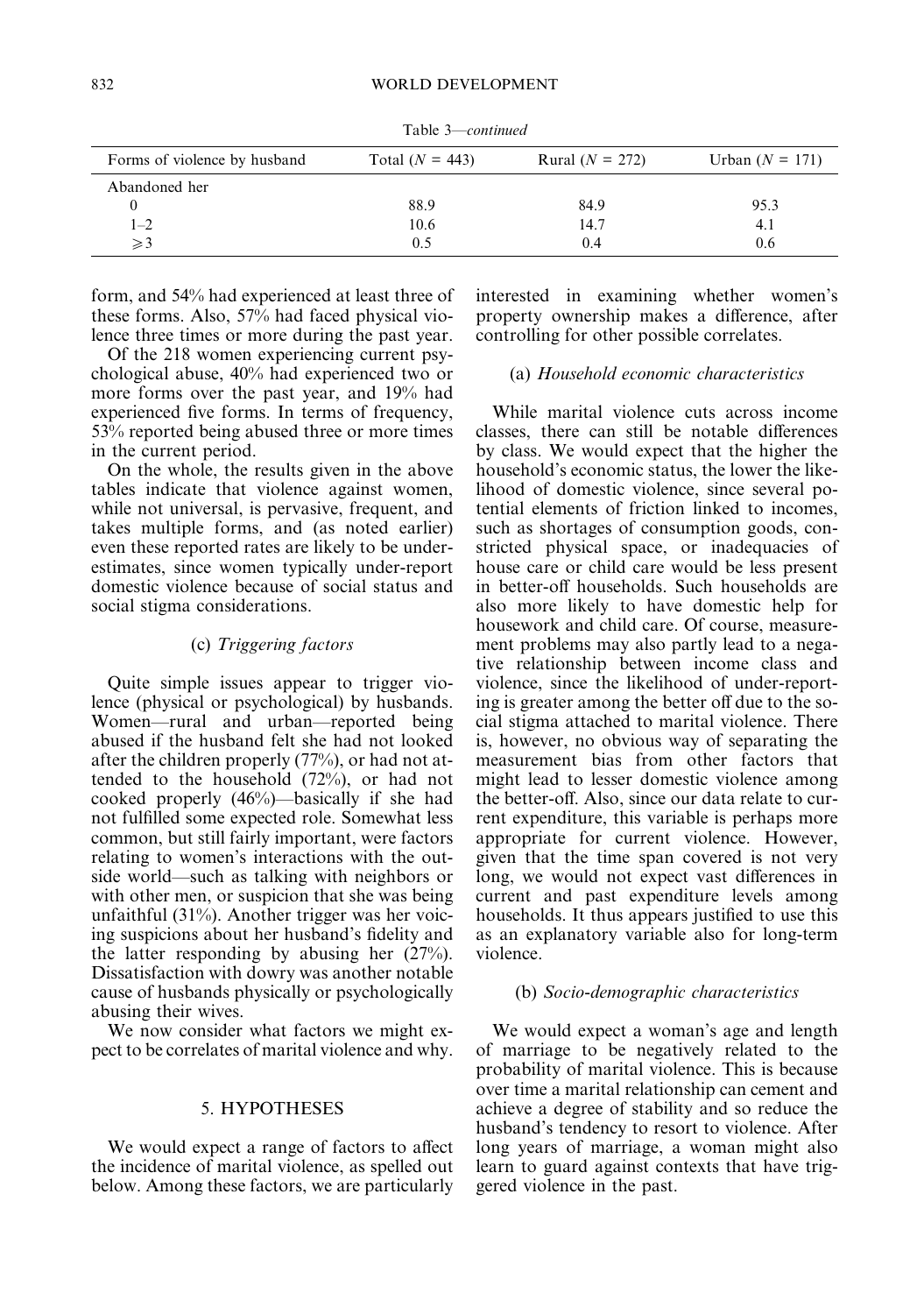Spousal age differences could be associated with either a greater or lower incidence of violence. For example, if the woman is substantially younger than the man, he might be either more impatient and violent with her, given her vulnerability, or he might be more willing to overlook her presumed lapses and be less violent.

The number of children could again have either a negative or a positive impact: More children might offer the mother support and so deter violence; but more children can also constrict space, demand more time and attention, and increase overall household stress levels, leading to greater marital violence. For instance, Martin et al[. \(1999\)](#page-26-0) found a positive relationship between the incidence of violence and the number of children.

#### (c) Education

When both spouses are educated, we would expect lesser violence on the assumption that they would resolve their conflicts more through a discussion-driven approach than a violencedriven approach. But the effect of a spousal educational gap could go either way. An educated woman married to a less-educated man, for instance, might be less subject to violence (see, e.g., [Jejeebhoy, 1998a](#page-26-0)) because he respects her more, or she might be more subject to abuse because he cannot tolerate a ''superior'' wife. Likewise a well-educated man married to an uneducated or poorly educated woman might tend to be more abusive because he considers her to be beneath him. In our Kerala sample, however, the education factor may not be significant since (as noted earlier) most of the couples are educated, and the gender gap is small.

## (d) Women's economic status—employment and property ownership

We would expect a woman's risk of domestic violence to be less, the stronger her economic position within the household. This is defined here by two types of variables: her employment status and her property status. A woman would have a stronger fall-back position if she is employed and/or owns property and thus has a means of livelihood independent of her husband's. However, employment carries several complications which can give ambiguous results. For a start, a woman doing unwaged

work on the family farm may be no better off economically than an unemployed woman. Likewise, the earnings of irregular or seasonal work may be too small to make a difference. Regular employment may, however, make a difference. But even here, if the woman is better employed than her husband, it might increase the likelihood of violence if he feels this undermines his authority.  $21$  The same may happen where she starts working for the first time and transcends traditional gender roles ([Schuler](#page-27-0) et al[., 1998](#page-27-0)).

In general, as noted earlier, employment would not be equivalent to owning immovable property such as land or a house for several reasons: the possible insufficiency of earnings to enable the woman to find an alternative place to stay, social difficulties in renting accommodation, the absence of a visible exit option against violence, and so on. Also, while both land and house are likely to be important in this respect, a house could prove especially critical both as an actual exit option and as a visible indicator of an exit option, which by its very existence could deter violence.

### (e) Husband's employment status

Unemployment-related stress and frustration is likely to be associated with a higher probability of violence and regular employment with a lower probability. The gender gap in employment could also matter, although this could go either way. A husband might be deterred from violence if the wife had a higher employment status and hence a stronger fall-back position, or (as with the education gap) he might be more prone to violence because her better position shows him in a poor light, especially if he is unemployed.

#### (f) Woman's social support

Social support, such as from the natal family or neighbors, may be expected to reduce the incidence of marital violence. These are people whom the respondent said she could count on, in general, and share her problems with. Such support can help for several reasons: It can provide women-friendly mediators in situations of spousal conflict; it can demonstrate social disapproval of the husband's actions and so serve as a deterrent; and it can give a woman a visible exit option (even if a temporary one), especially if the natal family is located close by. <sup>22</sup>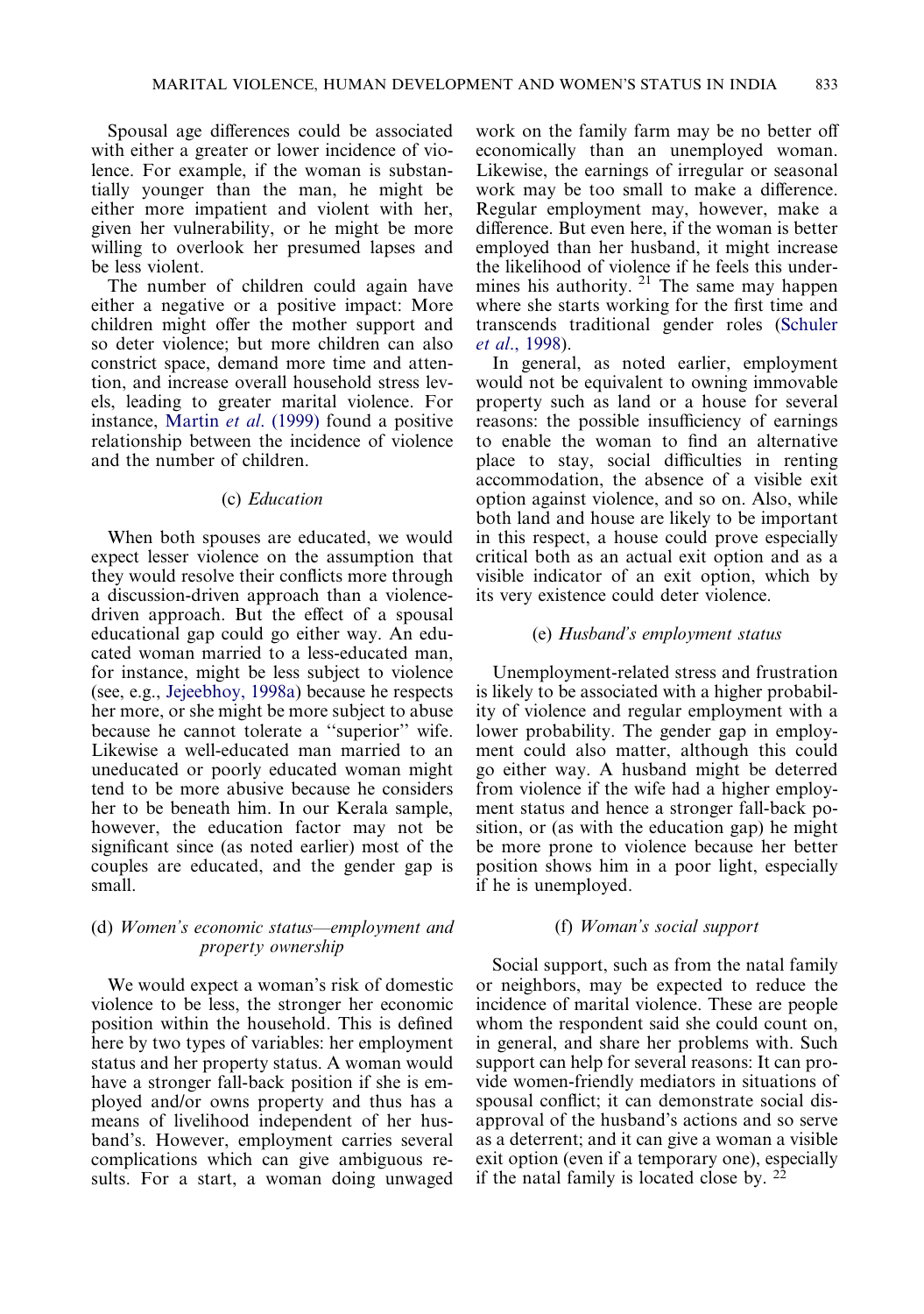## (g) Woman witnessing marital violence in childhood

A woman who sees her mother being beaten by her father is more likely to tolerate her husband's violence, since she would take it as a social norm in gender relations, and see such violence as being part of a ''woman's lot.'' Childhood exposure could also leave her with feelings of low self-esteem, causing her to become passive in the face of violence. All this can perpetuate marital violence.<sup>23</sup>

## (h) Some specific characteristics of the husband

We would expect husbands who consume alcohol or were exposed to marital violence in childhood to be more likely to resort to marital violence themselves.

We now consider the results.

## 6. RESULTS: CROSSTABULATIONS

This section examines the links between marital violence and some of the hypothesized factors through a set of crosstabulations. The subsequent section presents the multivariate results.

## (a) Long-term violence

#### (i) Household economic characteristics

[Tables 4 and 5](#page-12-0) indicate a negative association between the household's economic position and long-term experience of physical and psychological violence. <sup>24</sup> Per capita expenditure is used as an indicator of economic position and, as the tables indicate, a higher economic position is associated with a lower incidence of both physical and psychological violence.

#### (ii) Sociodemographic characteristics

[Tables 4 and 5](#page-12-0) also crosstabulate the incidence of marital violence and the woman's age, duration of marriage, spousal age difference, and number of children. It is notable that the higher the respondent's age and duration of marriage, the lower the incidence of both physical and psychological violence. This link is especially apparent between women of the 15– 24 age group and women over 24, and between women with less than 7 years of marriage and those married for longer. The fall in incidence as age and marriage duration increase is much sharper in the urban than in the rural sample. The high incidence of violence among young couples could suggest two things: One, an early onset of violence in the marital relationship, and/or two, a generational increase in the incidence of violence—with a higher incidence among the younger generation of couples. However, the incidence of physical violence is lower where the age gap between the spouses is nine years or more. Also, there is no clear pattern between violence and the number of children. Although physical violence is somewhat higher among childless couples, psychological violence shows no such pattern.

### (iii) Education

Higher educational levels of both spouses are associated with a systematically lower incidence of violence—physical and psychologi-cal [\(Tables 4 and 5\)](#page-12-0).  $25$  The difference is much greater for physical than for psychological violence and for the rural than for the urban sample. Also, if the wife is less educated than the husband, the incidence of physical violence is notably higher in the rural sample but lower in the urban sample, compared with no gender gap in education. However, for long-term psychological violence, where the wife is less educated than the husband, violence is higher in both rural and urban contexts.

#### (iv) Employment

Both physical and psychological violence falls as we move from unemployed husbands to those who have some form of employment, and further to those with regular employment ([Tables 4 and 5](#page-12-0)). <sup>26</sup> However, there is no clear pattern between women's experience of violence and being employed themselves, except for those with regular jobs—the latter category of women suffer less marital violence than those with only seasonal/irregular work. It is possible that regular employment may be capturing some of the positive effects of a higher class of household, education, and urban location, and seasonal and irregular employment may be capturing poverty, low education, and rural locations. At the same time, where wives are better employed than their husbands, physical violence is higher in both rural and urban contexts. It is likely that this is capturing some of the negative effect of the husband being unemployed while the wife has some work. <sup>27</sup> In any case, the number of such households is small. For psychological violence, there appears to be no clear association between spousal employment difference and violence.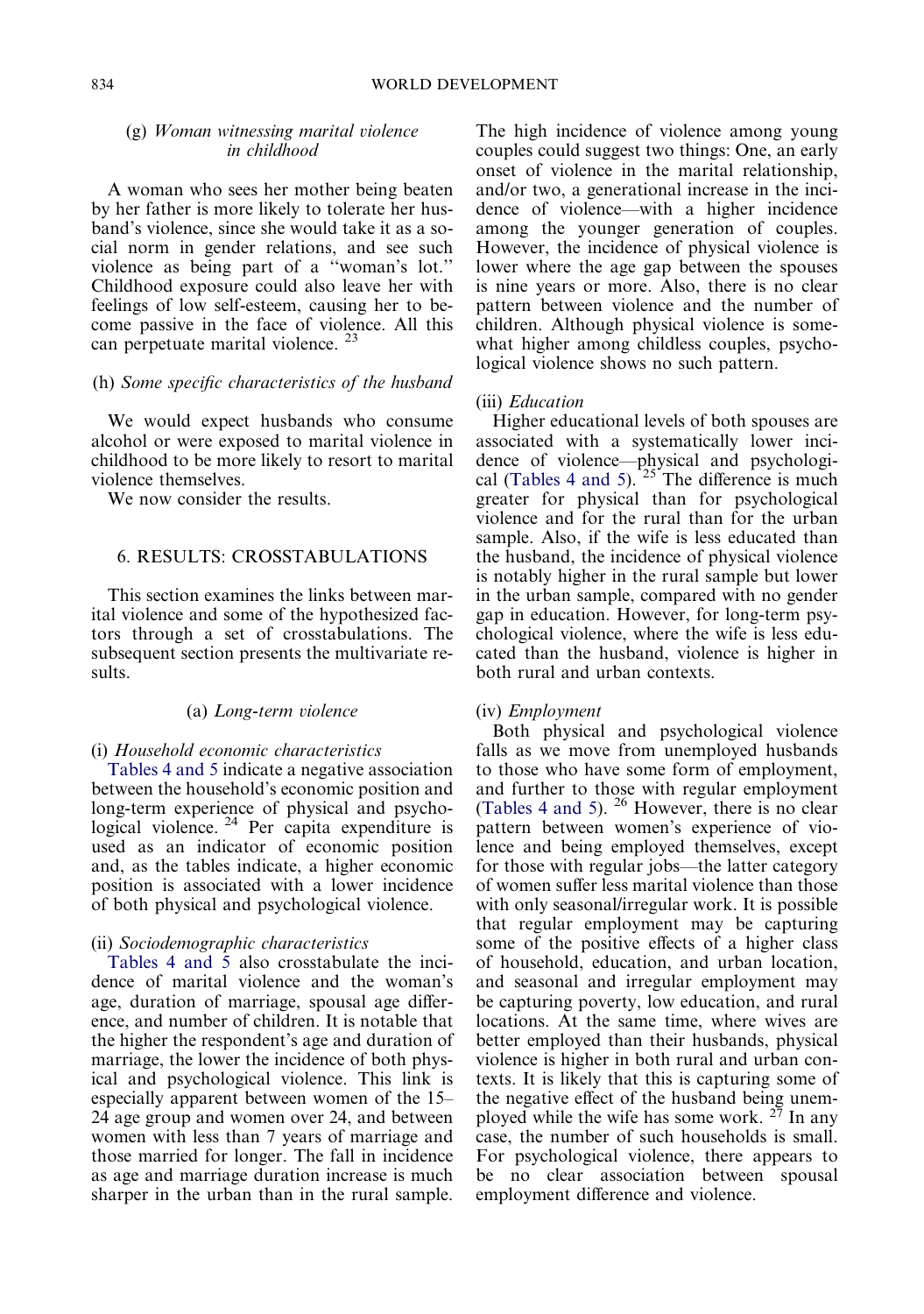<span id="page-12-0"></span>

| Characteristics                    | Total | Rural | Urban |
|------------------------------------|-------|-------|-------|
| Per capita expenditure $(Rs. /yr)$ |       |       |       |
| < 6,000                            | 73.3  | 76.6  | 58.3  |
| 6,000-11,999                       | 24.6  | 21.8  | 32.3  |
| 12,000 & above                     | 18.5  | 23.8  | 17.5  |
| Sociodemographic features          |       |       |       |
| Age of woman respondent (yrs)      |       |       |       |
| $15 - 24$                          | 46.6  | 49.0  | 40.9  |
| $25 - 34$                          | 34.4  | 38.5  | 29.0  |
| $35 - 49$                          | 33.0  | 41.7  | 19.7  |
| Duration of marriage (yrs)         |       |       |       |
| $<$ 7                              | 42.4  | 46.1  | 37.1  |
| $7 - 14$                           | 34.2  | 39.1  | 26.1  |
| 15 $&$ above                       | 31.1  | 39.8  | 18.8  |
| Spousal age difference (yrs)       |       |       |       |
| $<$ 5                              | 40.1  | 32.1  | 30.0  |
| $5 - 8$                            | 37.2  | 44.4  | 25.8  |
| 9 & above                          | 28.4  | 30.2  | 26.8  |
| Number of children                 |       |       |       |
| $\boldsymbol{0}$                   | 42.9  | 48.4  | 33.3  |
| $1 - 2$                            | 33.9  | 38.5  | 26.6  |
| 3 & above                          | 39.3  | 51.1  | 25.6  |
| Education (yrs)                    |       |       |       |
| Woman respondent                   |       |       |       |
| < 6                                | 57.7  | 61.7  | 44.4  |
| 6-12 (secondary)                   | 34.7  | 38.8  | 26.0  |
| >12                                | 22.7  | 17.9  | 24.4  |
| Husband                            |       |       |       |
| <6                                 | 46.2  | 50.0  | 31.6  |
| 6-12 (secondary)                   | 36.7  | 39.2  | 31.7  |
| >12                                | 23.1  | 33.3  | 20.0  |
| Spousal educational difference     |       |       |       |
| $Wife = husband$                   | 33.3  | 32.9  | 33.8  |
| Wife < husband                     | 42.9  | 58.0  | 20.3  |
| Wife $>$ husband                   | 32.2  | 35.7  | 26.0  |
| Employment                         |       |       |       |
| Woman respondent                   |       |       |       |
| Unemployed                         | 35.1  | 39.0  | 29.6  |
| Regular employment                 | 28.0  | 37.2  | 20.0  |
| Seasonal/irregular employment      | 49.3  | 52.5  | 25.0  |
| Husband                            |       |       |       |
| Unemployed                         | 70.6  | 92.3  | 57.1  |
| Regular employment                 | 31.3  | 36.9  | 23.7  |
| Seasonal/irregular employment      | 45.2  | 48.2  | 16.7  |
| Spousal employment difference      |       |       |       |
| $Wife = husband$                   | 34.9  | 42.9  | 27.0  |
| Wife < husband                     | 34.4  | 39.5  | 25.8  |
| Wife > husband                     | 68.8  | 72.7  | 60.0  |
|                                    |       |       |       |

Table 4. Long-term physical violence by selected characteristics (percentages)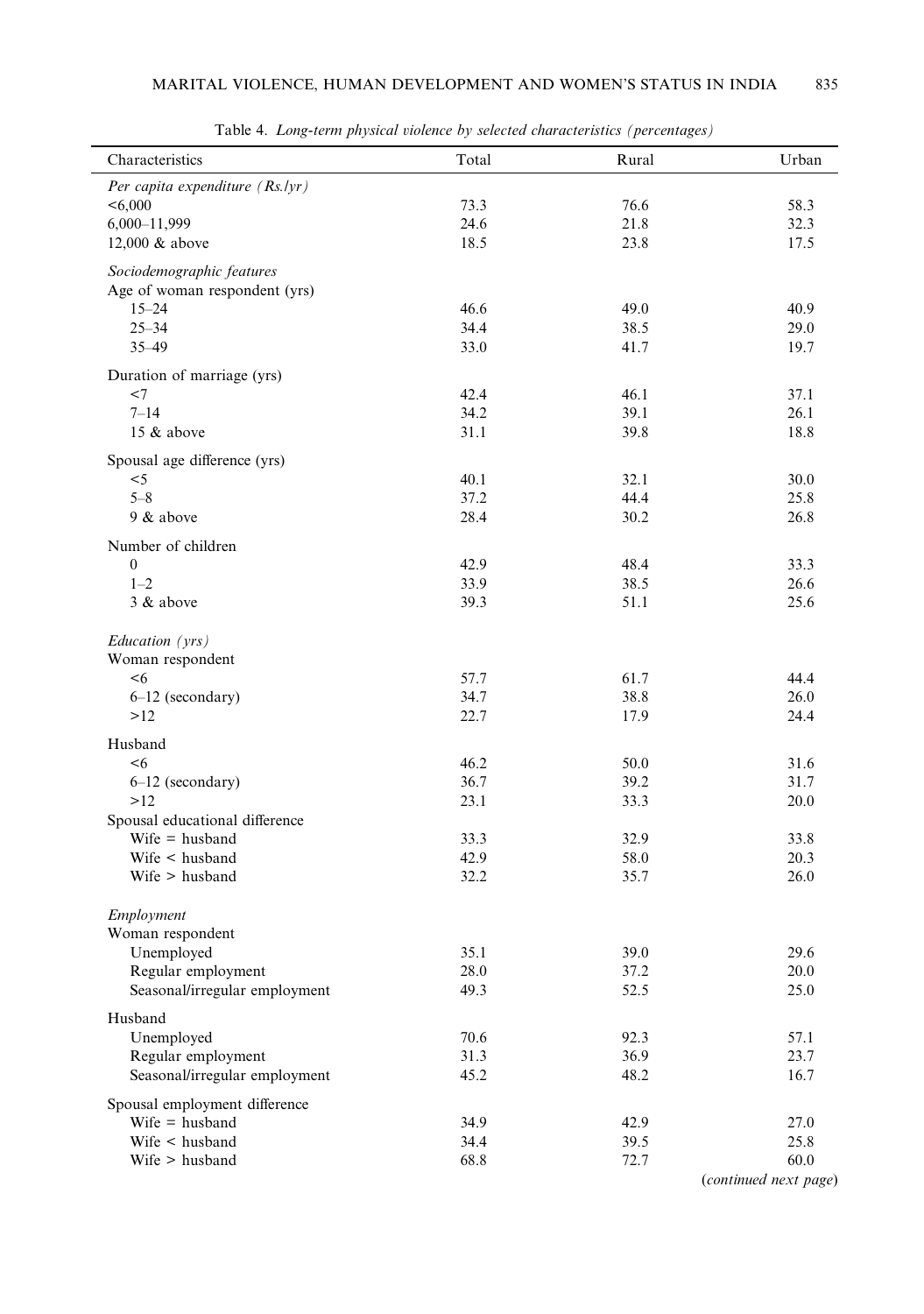| Characteristics                                     | Total | Rural | Urban |
|-----------------------------------------------------|-------|-------|-------|
| Ownership of property by women                      |       |       |       |
| None                                                | 49.1  | 51.6  | 43.8  |
| Land only                                           | 17.9  | 25.0  | 0.0   |
| House only                                          | 9.9   | 8.3   | 13.0  |
| House & land                                        | 6.8   | 0.0   | 7.8   |
| Woman's social support                              |       |       |       |
| None                                                | 49.8  | 58.8  | 36.6  |
| Natal family                                        | 21.3  | 20.6  | 22.9  |
| Natal family & neighbors                            | 27.1  | 39.0  | 15.3  |
| Woman witnessing father beating mother in childhood |       |       |       |
| Did not witness                                     | 29.1  | 35.6  | 22.9  |
| Witnessed                                           | 47.7  | 47.9  | 47.1  |
| Specific characteristics of husband                 |       |       |       |
| Alcohol consumption                                 |       |       |       |
| Teetotaler                                          | 24.7  | 26.8  | 21.9  |
| Drinker                                             | 45.9  | 53.7  | 32.6  |
| Witnessing father beating mother in childhood       |       |       |       |
| Did not witness                                     | 26.6  | 30.8  | 22.2  |
| Witnessed                                           | 57.0  | 57.5  | 55.2  |

Table 4—continued

## (v) Women's property ownership

Unlike employment, if a woman owns a property, it is seen to make an unambiguous difference to the incidence of violence. Let us consider long-term physical and psychological violence ([Tables 4 and 5](#page-12-0)). Among the propertyless (owning neither land nor house), 49% experienced physical violence and 84% experienced psychological violence. In contrast, those who owned both land and house reported dramatically less physical as well as psychological violence (7% and 16% respectively). In fact, in the rural context, none of the nine women who owned both land and house reported any physical or psychological violence. But even when the woman owned only a house or only land, the incidence of violence (especially physical violence) was very much lower, than if she owned neither.

Belonging to a matrilineal caste group, however, did not make a difference, over and above owning property. [Table 6](#page-15-0) crosstabulates women's property ownership, matriliny, and long-term physical violence. While women's property ownership is linked with a substantially lower incidence of violence among both matrilineal and nonmatrilineal castes, women's propertylessness is in fact linked with greater violence among the matrilineal groups than among the nonmatrilineal groups. This seems surprising since we would expect matrilineal castes to have more women-friendly families, irrespective of whether the woman herself owned property. It is possible, though, as discussed earlier, that not all those classified as matrilineal in our study area were matrilineal in practice, or the erosion of matriliny over time may have changed attitudes, or other factors might be intervening.

Interestingly also, property ownership is found to serve as a protection against dowryrelated harassment. While a fair proportion of women (propertied and propertyless) faced dowry demands, only 3% of the propertied women faced dowry-related beatings by husbands or in-laws, compared with 44% of the propertyless [\(Table 6\)](#page-15-0). This suggests another dimension of protection that owning personal property provides women.

Also of interest is the finding that of the 179 women experiencing long-term physical violence, 43 left home [\(Table 6\)](#page-15-0). The percentage leaving home was much greater among the propertied (71%) than among the propertyless (19%). Among the propertied, the proportion leaving home was notably higher in the rural than in the urban context. Moreover, of the 43 women who left home, although 24 returned, 88.0% of the women who returned were propertyless. Few of the propertied women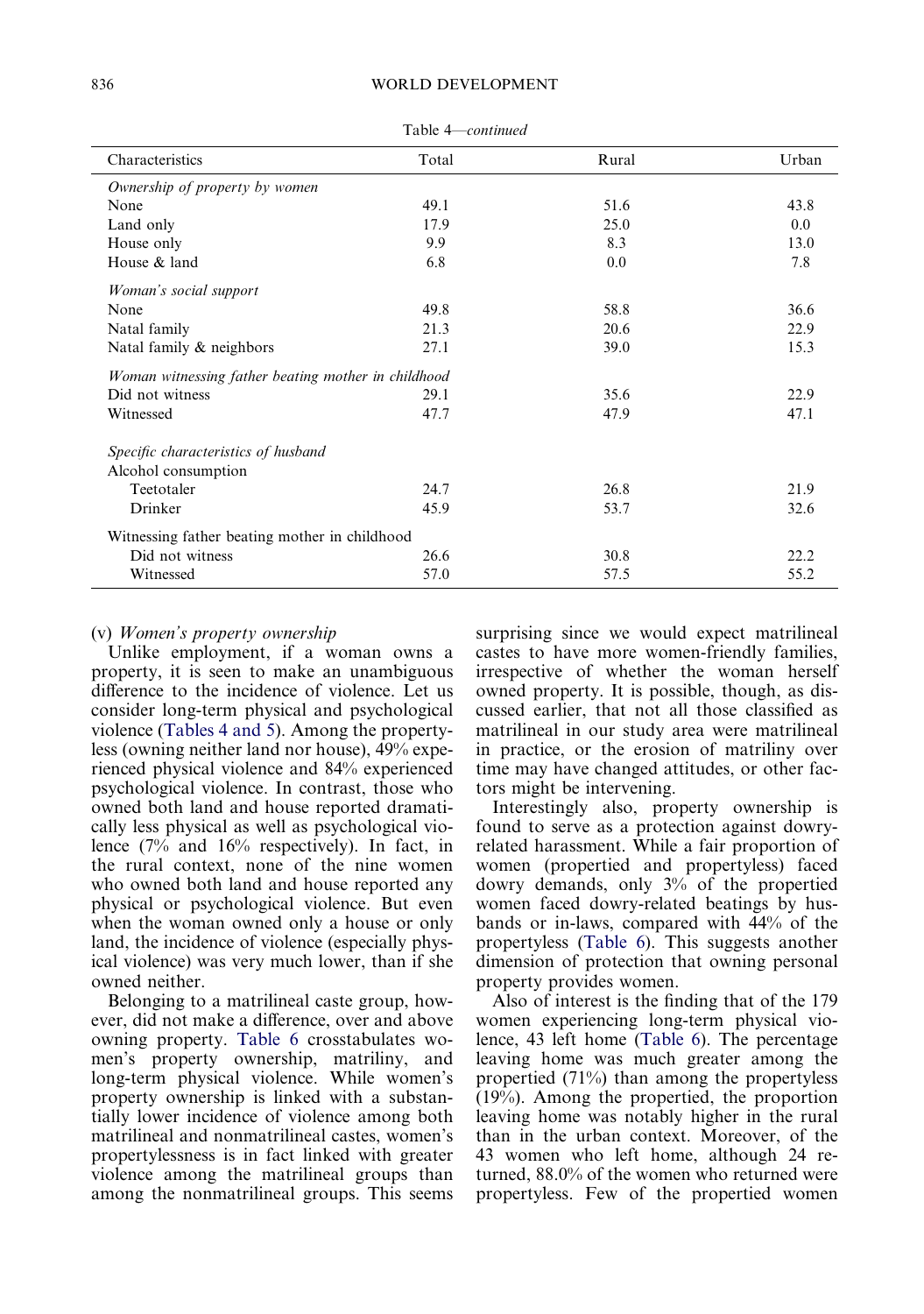| Characteristics                                     | Total | Rural        | Urban        |
|-----------------------------------------------------|-------|--------------|--------------|
| Per capita expenditure $(Rs. /yr)$                  |       |              |              |
| <6,000                                              | 87.8  | 89.7         | 79.2         |
| 6,000-11,999                                        | 60.6  | 59.8         | 62.9         |
| 12,000 & above                                      | 50.4  | 57.1         | 49.1         |
| Sociodemographic features                           |       |              |              |
| Age of woman respondent (yrs)                       |       |              |              |
| $15 - 24$                                           | 76.7  | 78.4         | 72.7         |
| $25 - 34$                                           | 62.8  | 67.1         | 57.0         |
| 35-49                                               | 63.1  | 70.4         | 52.1         |
| Duration of marriage (yrs)                          |       |              |              |
| $<$ 7                                               | 70.2  | 76.4         | 61.3         |
| $7 - 14$                                            | 63.0  | 67.8         | 55.1         |
| 15 & above                                          | 62.3  | 67.3         | 55.1         |
| Spousal age difference (yrs)                        |       |              |              |
| $<$ 5<br>$5 - 8$                                    | 65.7  | 69.1         | 57.5         |
|                                                     | 64.5  | 69.7         | 56.2         |
| 9 & above                                           | 64.9  | 73.0         | 57.7         |
| Number of children<br>$\overline{0}$                | 65.3  | 67.7         | 61.1         |
| $1 - 2$                                             | 66.1  | 71.2         | 58.0         |
| 3 & above                                           | 59.5  | 66.7         | 51.3         |
| Education (yrs)                                     |       |              |              |
| Woman respondent                                    |       |              |              |
| $6$                                                 | 74.4  | 76.7         | 66.7         |
| 6-12 (secondary)                                    | 66.6  | 69.6         | 60.0         |
| >12                                                 | 53.6  | 60.7         | 51.2         |
| Husband                                             |       |              |              |
| $6$                                                 | 72.0  | 73.0         | 68.4         |
| $6-12$ (secondary)                                  | 68.2  | 71.1         | 62.4         |
| >12                                                 | 49.0  | 54.2         | 47.5         |
| Spousal educational difference<br>$Wife = husband$  | 60.8  | 65.9         | 54.4         |
| Wife < husband                                      | 68.7  | 72.7         | 62.7         |
| Wife > husband                                      | 65.3  | 71.3         | 54.8         |
|                                                     |       |              |              |
| Employment<br>Woman respondent                      |       |              |              |
|                                                     | 64.0  | 68.0         | 58.5         |
| Unemployed                                          | 59.1  |              |              |
| Regular employment<br>Seasonal/Irregular employment | 77.6  | 69.8<br>78.0 | 50.0<br>75.0 |
| Husband                                             |       |              |              |
| Unemployed                                          | 85.3  | 92.3         | 81.0         |
| Regular employment                                  | 62.1  | 67.4         | 54.9         |
| Seasonal/Irregular employment                       | 72.6  | 76.8         | 33.3         |
| Spousal employment difference                       |       |              |              |
| $Wife = husband$                                    | 68.3  | 77.8         | 58.7         |
| Wife < husband                                      | 63.6  | 68.0         | 56.1         |
| Wife > husband                                      | 68.8  | 72.7         | 60.0         |
|                                                     |       |              |              |

Table 5. Long-term psychological violence by selected characteristics (percentages)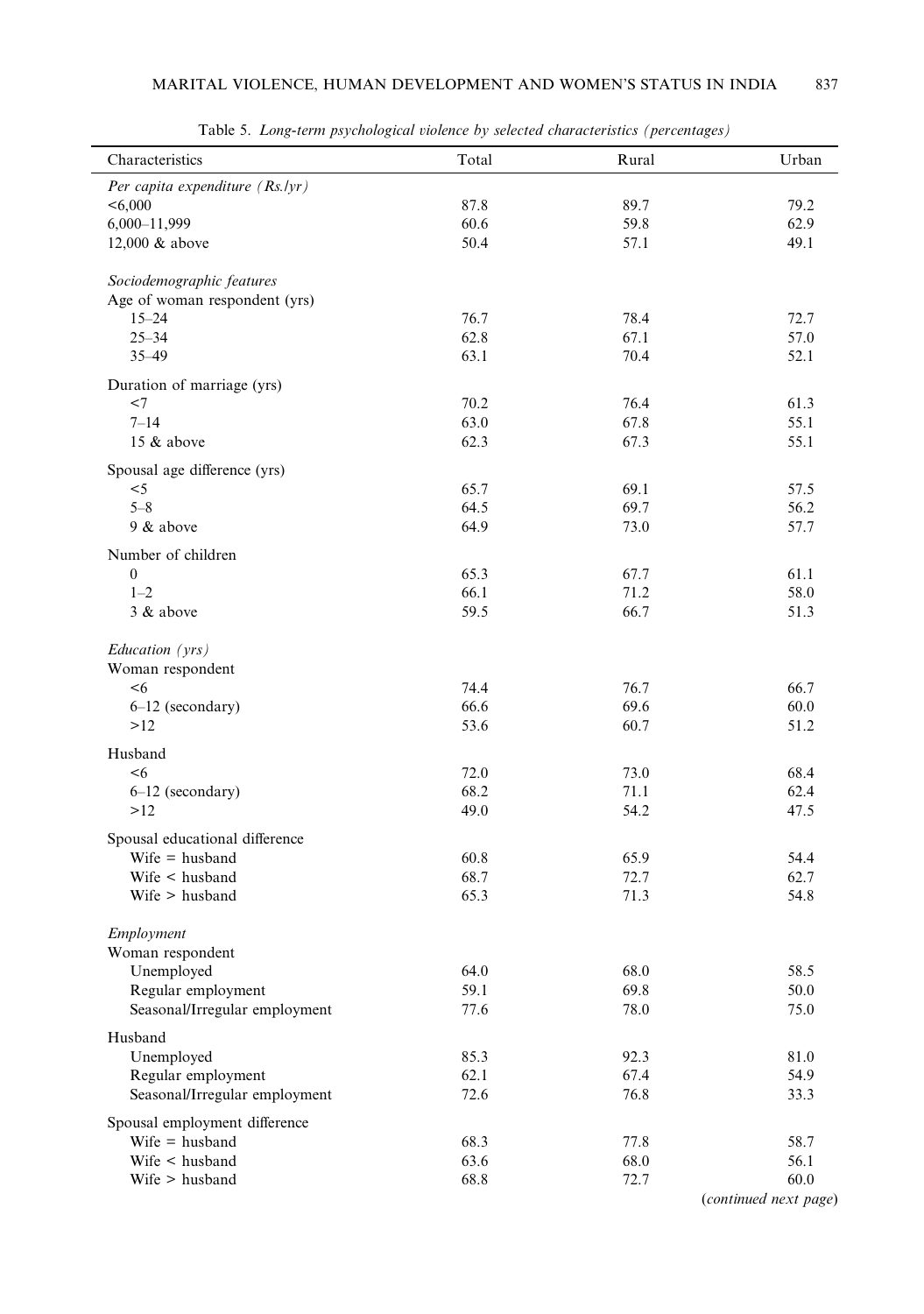<span id="page-15-0"></span>

| Characteristics                                     | Total | Rural | Urban |
|-----------------------------------------------------|-------|-------|-------|
| Ownership of property by women                      |       |       |       |
| None                                                | 84.2  | 82.2  | 88.6  |
| Land only                                           | 53.6  | 75.0  | 0.0   |
| House only                                          | 29.6  | 25.0  | 39.1  |
| House & land                                        | 16.4  | 0.0   | 18.8  |
| Woman's social support                              |       |       |       |
| None                                                | 77.3  | 80.1  | 73.1  |
| Natal family                                        | 59.4  | 59.8  | 58.3  |
| Natal family & neighbors                            | 48.3  | 66.1  | 30.5  |
| Woman witnessing father beating mother in childhood |       |       |       |
| Did not witness                                     | 62.0  | 68.8  | 55.4  |
| Witnessed                                           | 70.5  | 71.8  | 64.7  |
| Specific characteristics of husband                 |       |       |       |
| Alcohol consumption                                 |       |       |       |
| Teetotaler                                          | 47.3  | 56.5  | 35.2  |
| Drinker                                             | 81.5  | 81.7  | 81.1  |
| Witnessing father beating mother in childhood       |       |       |       |
| Did not witness                                     | 59.5  | 64.8  | 53.8  |
| Witnessed                                           | 77.9  | 78.3  | 75.9  |

Table 5—continued

Table 6. Women's property ownership, long-term physical violence and various characteristics (percentages)<sup>a</sup>

| Characteristics                                                                             | All women (502) | Propertyless<br>women $(330)$ | Propertied women<br>(owning land or house or<br>both) (172) |
|---------------------------------------------------------------------------------------------|-----------------|-------------------------------|-------------------------------------------------------------|
| Matrilineal caste status and long-term physical violence                                    |                 |                               |                                                             |
| Matrilineal households (216)                                                                | 26.4 (57/216)   | 57.3 (43/75)                  | 9.9(14/141)                                                 |
| Non-matrilineal households (286)                                                            | 42.7 (122/286)  | 46.7 (119/255)                | 9.7(3/31)                                                   |
| Women who left home, returned, among those facing long-term physical violence               |                 |                               |                                                             |
| Women left home (43)                                                                        | 24.0 (43/179)   | 19.1 (31/162)                 | 70.6 (12/17)                                                |
| Women returned home among those who left (24)                                               | 55.8 (24/43)    | 67.7(21/31)                   | 25.0(3/12)                                                  |
| Women who faced dowry demands at the time of marriage or after marriage                     |                 |                               |                                                             |
|                                                                                             | 47.8 (240/502)  | 45.2 (149/330)                | 52.9 (91/172)                                               |
| Women beaten by husbands or in-laws for inadequate dowry (among those facing dowry demands) |                 |                               |                                                             |
|                                                                                             | 28.8 (69/240)   | 44.3 (66/149)                 | 3.3(3/91)                                                   |

<sup>a</sup> Figures in brackets give the absolute numbers.

returned home. This suggests that not only are propertied women less likely to face marital violence, but they are also more likely to escape further violence. Hence, property ownership can serve both as a deterrent and as an exit option.

## (vi) Social support

Two potential sources of traditional support are the natal family and neighbors. [Tables 4](#page-12-0) [and 5](#page-12-0) clearly show that the incidence of both physical and psychological violence is notably less when there is some social support

 $\overline{a}$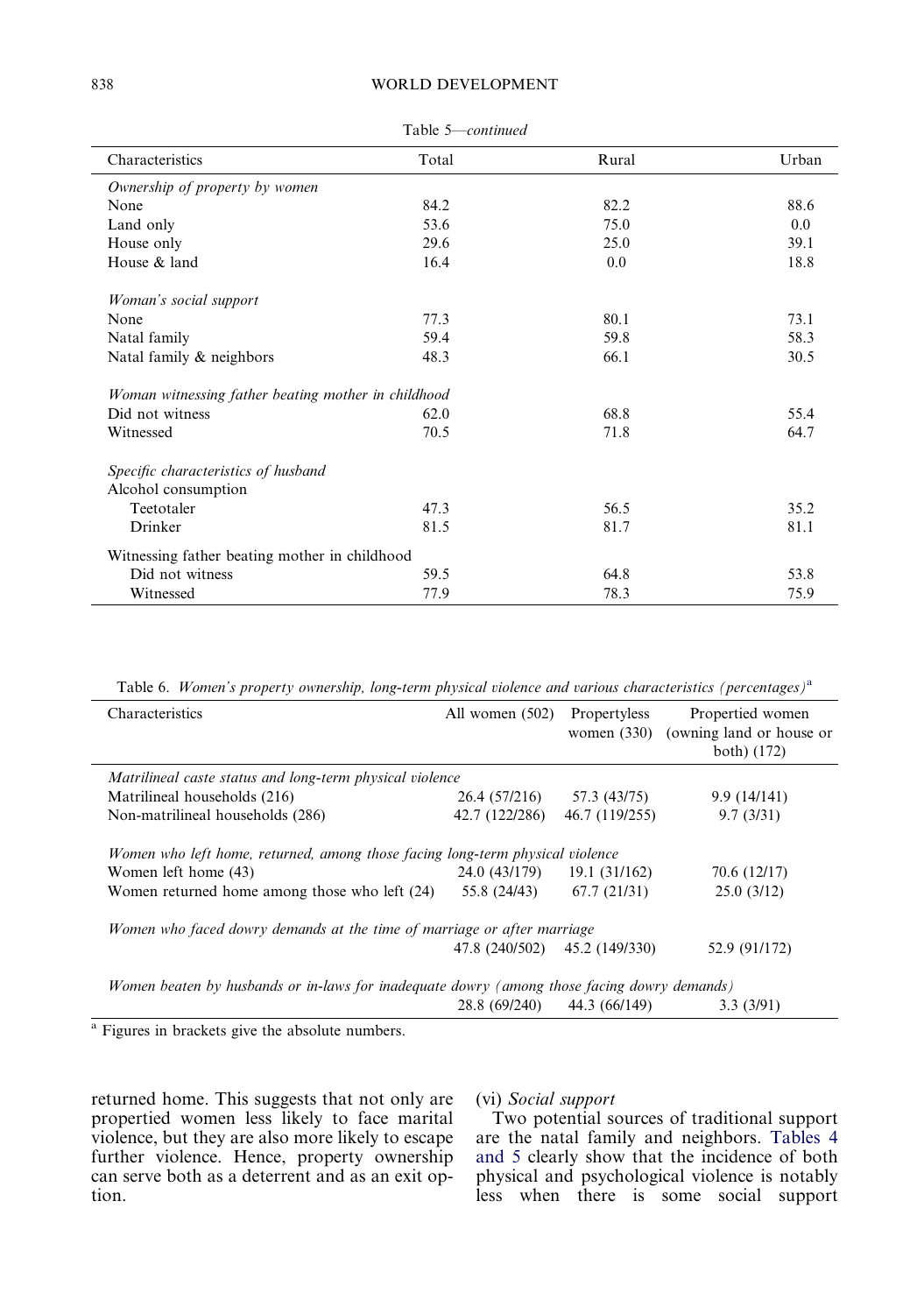compared with none, the difference being especially apparent in the rural context. For physical violence, the difference between only natal support and both natal and neighborly support is not high, whereas with psychological violence, having support from both natal family and neighbors appears to make more difference than having only natal family support.

## (vii) Women witnessing violence in childhood

A substantially larger proportion of women who reported seeing their fathers beat their mothers in childhood also reported facing long-term physical violence in marriage (48%), than women who had not been exposed to such violence (29%). The difference was less marked for psychological violence [\(Tables 4 and 5\)](#page-12-0).

## (viii) Specific characteristics of the husband

Women married to men who are drinkers as opposed to the teetotalers are more likely to face physical violence [\(Tables 4 and 5](#page-12-0)). About 45% of the women whose husbands drank reported that their husbands had hit, kicked, slapped, or beaten them. Similarly, psychological violence was substantially higher among alcohol consumers. Both physical and psychological violence were also greater where the husband had witnessed his father beat his mother during his childhood.

## (b) Current violence

Current violence follows a pattern broadly similar to long-term violence. [Tables 7 and 8](#page-17-0) give a consolidated picture of the potential correlates of current violence (physical and psychological). Given the similarity with long-term violence, for the sake of parsimony, only a selected set of the correlates are presented in the tables, but the discussion below covers all the variables.

As noted earlier, for analyzing current violence, the 59 women who were currently not in marital relationships were excluded. As with long-term violence, so with current violence, physical abuse declined with a rise in the following factors ([Table 7](#page-17-0)): the household's economic status; the woman's age from below 24 to above 24; the spousal age difference from below nine to above nine years; the woman's duration of marriage from below seven to above seven years; the woman and her spouse's level of education from less than 6 years to the secondary school level; the husband being employed (as versus being unemployed) and especially his having regular work (with the

woman's own employment status making little difference); and the woman owning immovable property. The incidence of physical violence was higher if the woman had witnessed marital violence in childhood, had a higher employment status than the husband, and if he consumed alcohol as opposed to being a teetotaler, or if he had witnessed marital violence as a child. The incidence of current psychological violence follows a broadly similar pattern as physical violence in terms of the correlates ([Table 8\)](#page-18-0).

## 7. RESULTS: MULTIVARIATE ANALYSIS

To assess the effects of the above-mentioned factors taken together, on the incidence of marital violence, we undertook logistic analyses. This was done separately for long-term physical violence, long-term psychological violence, current physical violence, and current psychological violence, since these are somewhat overlapping categories. The dependent variables were defined as follows:

Long-term physical violence  $= 1$  if violence was experienced; 0 otherwise Long-term psychological violence = 1 if violence was experienced; 0 otherwise Current physical violence  $= 1$  if violence was experienced; 0 otherwise Current psychological violence  $= 1$  if violence was experienced; 0 otherwise

For assessing the correlates of violence, we included the following variables in our analysis: the household's per capita expenditure, rural/ urban residence, the woman's age, spousal age difference, number of children, the woman's education, spousal education difference, the employment status of the woman and of her husband, the woman's property ownership, her access to social support,<sup>28</sup> her childhood exposure to marital violence, the husband's alcohol abuse, and his witnessing marital violence in childhood. <sup>29</sup>

The logistic results are presented in [Tables 9](#page-20-0) [and 10.](#page-20-0) Both beta coefficients and odds ratios are given. The odds ratios have been derived from the logistic model.

As hypothesized, we find that women's ownership of property is significantly and negatively associated with both physical and psychological violence and both long-term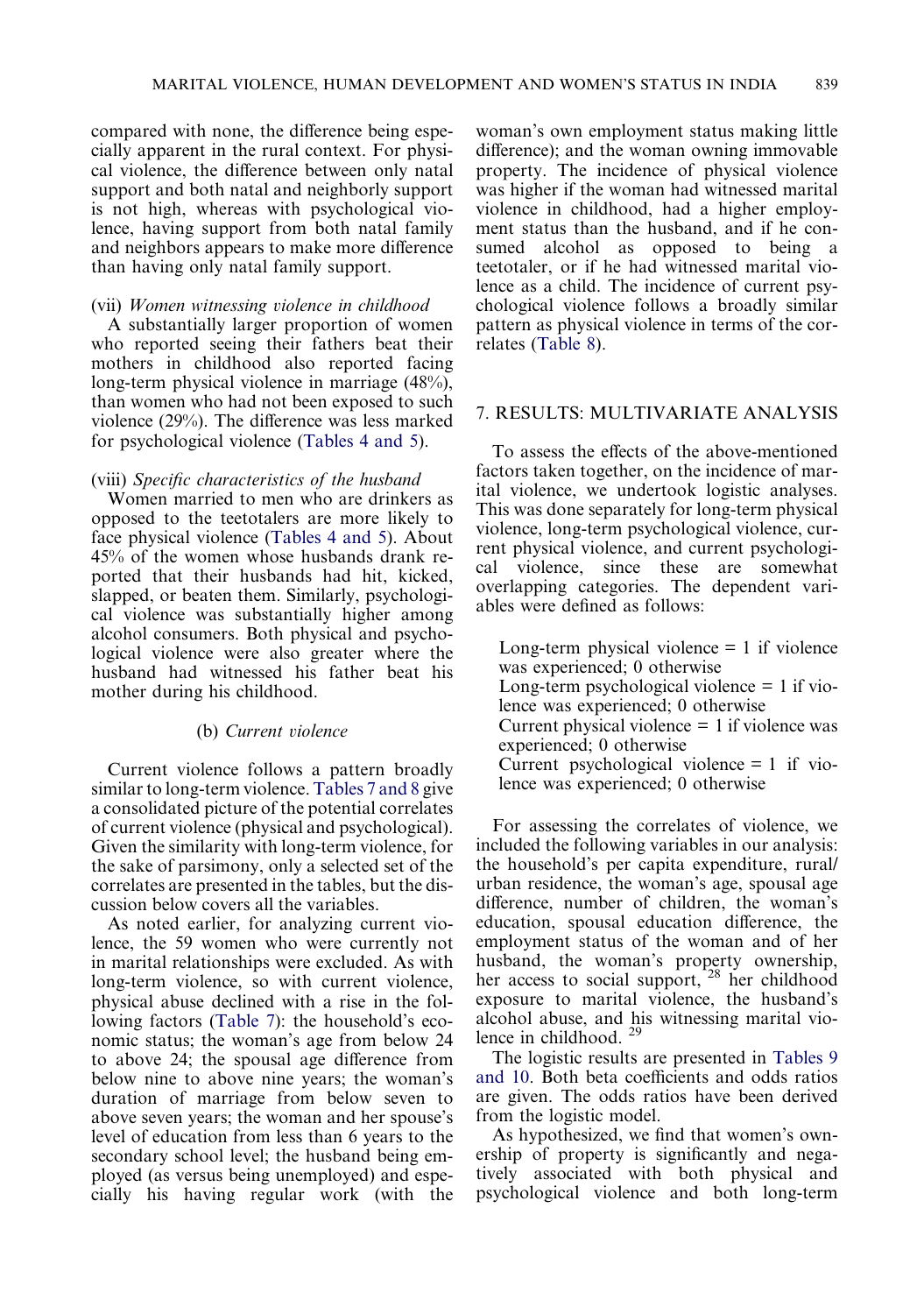<span id="page-17-0"></span>

| Characteristics                                                        | Total | Rural | Urban   |
|------------------------------------------------------------------------|-------|-------|---------|
| No current physical violence                                           | 71.3  | 69.1  | 74.9    |
| Selected characteristics of households with current physical violence: |       |       |         |
| Per capita expenditure (Rs./yr)                                        |       |       |         |
| <6,000                                                                 | 58.6  | 62.5  | 42.1    |
| 6,000-11,999                                                           | 21.8  | 18.6  | 31.6    |
| 12,000 & above                                                         | 16.5  | 10.0  | 17.9    |
| Education (yrs)                                                        |       |       |         |
| Woman respondent                                                       |       |       |         |
| <6                                                                     | 50.0  | 51.1  | 46.2    |
| 6-12 (secondary)                                                       | 26.1  | 27.9  | 21.8    |
| >12                                                                    | 23.2  | 17.9  | 25.4    |
| Husband                                                                |       |       |         |
| <6                                                                     | 35.6  | 34.4  | 41.7    |
| $6-12$ (secondary)                                                     | 29.3  | 30.2  | 27.6    |
| >12                                                                    | 21.3  | 27.3  | 19.4    |
| Spousal educational difference                                         |       |       |         |
| Wife $=$ husband (No difference)                                       | 24.2  | 21.8  | 27.8    |
|                                                                        |       |       |         |
| Wife < husband                                                         | 35.9  | 49.3  | 17.0    |
| Wife $>$ husband                                                       | 26.8  | 25.2  | 29.7    |
| Employment                                                             |       |       |         |
| Woman respondent                                                       |       |       |         |
| Unemployed                                                             | 29.0  | 30.3  | 27.0    |
| Regular employment                                                     | 26.3  | 31.6  | 21.4    |
| Seasonal/Irregular employment                                          | 30.2  | 32.6  | 14.3    |
| Husband                                                                |       |       |         |
| Unemployed                                                             | 64.0  | 83.3  | 46.2    |
| Regular employment                                                     | 25.5  | 27.1  | 23.4    |
| Seasonal/Irregular employment                                          | 34.0  | 34.8  | 25.0    |
| Spousal employment difference                                          |       |       |         |
| $Wife = husband$                                                       | 27.9  | 33.3  | 22.0    |
| Wife $\leq$ husband                                                    | 27.5  | 28.7  | 25.4    |
| Wife > husband                                                         | 66.7  | 66.7  | 66.7    |
| Ownership of property by women                                         |       |       |         |
| None                                                                   | 38.9  | 39.1  | 38.6    |
| Land only                                                              | 20.8  | 26.3  | $0.0\,$ |
| House only                                                             | 8.7   | 4.3   | 18.2    |
| House & land                                                           | 7.7   | 0.0   | 8.9     |
| Woman's social support                                                 |       |       |         |
| None                                                                   | 42.1  | 48.7  | 32.5    |
|                                                                        |       |       |         |
| Natal family                                                           | 14.9  | 11.4  | 23.3    |
| Natal family & neighbors                                               | 23.0  | 30.8  | 14.6    |
| Woman witnessing father beating mother in childhood                    |       |       |         |
| Did not witness                                                        | 24.0  | 26.6  | 21.2    |
| Witnessed                                                              | 38.8  | 36.8  | 48.0    |

Table 7. Current physical violence by selected characteristics (percentages)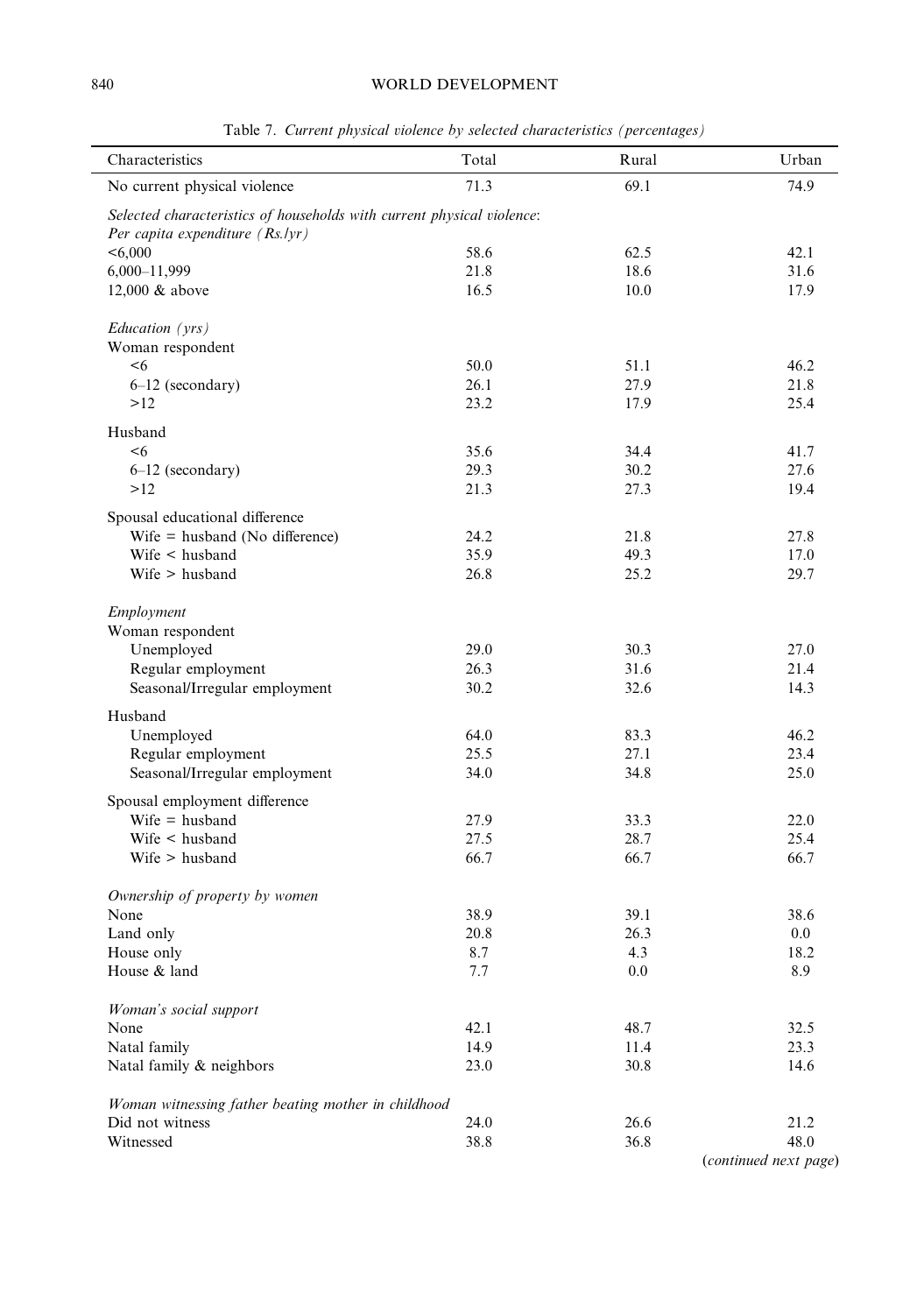<span id="page-18-0"></span>

| Characteristics                               | Total | Rural | Urban |
|-----------------------------------------------|-------|-------|-------|
| Specific characteristics of husband           |       |       |       |
| Alcohol consumption                           |       |       |       |
| Teetotaler                                    | 22.5  | 20.6  | 25.3  |
| Drinker                                       | 35.2  | 41.2  | 25.0  |
| Witnessing father beating mother in childhood |       |       |       |
| Did not witness                               | 22.2  | 23.3  | 20.8  |
| Witnessed                                     | 46.6  | 44.8  | 54.5  |

Table 7—continued

Table 8. Current psychological violence by selected characteristics (percentages)

| Characteristics                                                             | Total | Rural | Urban                 |
|-----------------------------------------------------------------------------|-------|-------|-----------------------|
| No current psychological violence                                           | 50.8  | 49.6  | 52.6                  |
| Selected characteristics of households with current psychological violence: |       |       |                       |
| Per capita expenditure $(Rs. / yr)$                                         |       |       |                       |
| <6.000                                                                      | 73.7  | 76.3  | 63.2                  |
| 6,000-11,999                                                                | 42.4  | 41.3  | 45.6                  |
| 12,000 & above                                                              | 41.7  | 25.0  | 45.3                  |
| Education (yrs)                                                             |       |       |                       |
| Woman respondent                                                            |       |       |                       |
| < 6                                                                         | 58.3  | 61.7  | 46.2                  |
| 6-12 (secondary)                                                            | 48.9  | 48.7  | 49.4                  |
| >12                                                                         | 44.4  | 42.9  | 45.1                  |
| Husband                                                                     |       |       |                       |
| < 6                                                                         | 56.2  | 55.7  | 58.3                  |
| 6-12 (secondary)                                                            | 49.3  | 50.3  | 47.1                  |
| >12                                                                         | 43.6  | 36.4  | 45.8                  |
| Spousal educational difference                                              |       |       |                       |
| $Wife = husband$                                                            | 46.2  | 42.3  | 51.9                  |
| Wife $\leq$ husband                                                         | 54.7  | 58.7  | 49.1                  |
| Wife $>$ husband                                                            | 47.5  | 50.4  | 42.2                  |
| Employment                                                                  |       |       |                       |
| Woman respondent                                                            |       |       |                       |
| Unemployed                                                                  | 48.7  | 48.9  | 48.4                  |
| Regular                                                                     | 45.0  | 44.7  | 45.2                  |
| Seasonal/Irregular                                                          | 58.5  | 60.9  | 42.9                  |
| Husband                                                                     |       |       |                       |
| Unemployed                                                                  | 88.0  | 91.7  | 84.6                  |
| Regular                                                                     | 46.5  | 47.7  | 44.8                  |
| Seasonal/Irregular                                                          | 50.0  | 52.2  | 25.0                  |
| Spousal employment difference                                               |       |       |                       |
| $Wife = husband$                                                            | 51.9  | 51.9  | 52.0                  |
| Wife $\leq$ husband                                                         | 47.7  | 49.3  | 44.9                  |
| Wife $>$ husband                                                            | 66.7  | 66.7  | 66.7                  |
| Ownership of property by women                                              |       |       |                       |
| None                                                                        | 62.1  | 59.4  | 68.2                  |
| Land only                                                                   | 50.0  | 63.2  | 0.0                   |
| House only                                                                  | 24.6  | 17.0  | 40.9                  |
| House & land                                                                | 18.5  | 0.0   | 21.4                  |
|                                                                             |       |       | (continued next page) |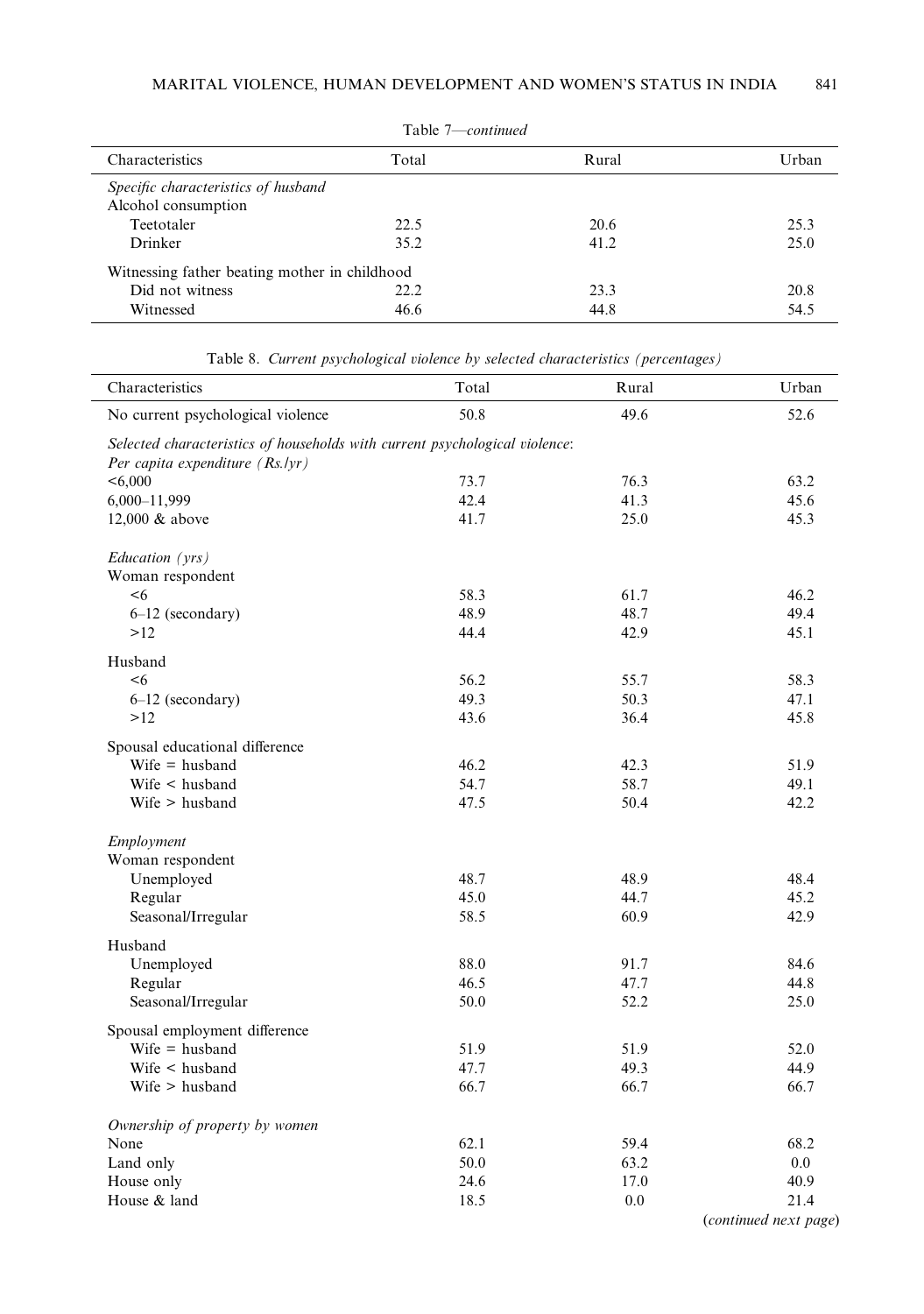| Characteristics                                     | Total | Rural | Urban |
|-----------------------------------------------------|-------|-------|-------|
|                                                     |       |       |       |
| Woman's social support                              |       |       |       |
| None                                                | 65.1  | 68.7  | 60.0  |
| Natal family                                        | 35.1  | 29.5  | 48.8  |
| Natal family & neighbors                            | 39.0  | 51.9  | 25.0  |
| Woman witnessing father beating mother in childhood |       |       |       |
| Did not witness                                     | 41.4  | 39.2  | 43.8  |
| Witnessed                                           | 66.2  | 65.8  | 68.0  |
| Specific characteristics of husband                 |       |       |       |
| Alcohol consumption by husband                      |       |       |       |
| Teetotaler                                          | 30.8  | 31.6  | 29.7  |
| Drinker                                             | 68.5  | 69.1  | 67.5  |
| Witnessing father beating mother in childhood       |       |       |       |
| Did not witness                                     | 44.6  | 43.2  | 46.3  |
| Witnessed                                           | 61.9  | 63.5  | 54.5  |

Table 8—continued

and current. This result holds over and above the effect of the other significant variables of note, such as per capita household expenditure, the woman's access to social support, the husband's employment status, and the husband witnessing marital violence in childhood. This means that the woman's independent ownership of an immoveable asset such as land or a house (but especially the latter) can substantially reduce the risk of both physical and psychological violence. The odds ratios also show substantially lower odds of women facing violence if they own a property relative to being propertyless. As discussed earlier, the ownership of immovable assets strengthens a woman's fall-back position and hence her bargaining power within marriage. This is likely to serve as a deterrent to the husband's violence. It is also likely to enhance her sense of self-worth and hence reduce her tolerance to violence. As we had noted, compared with propertyless women, a much larger proportion of propertied women who suffered violence left home, and a much smaller percentage returned.

Another factor that we found has a significant deterrent effect on marital violence is the social support a woman has, especially if it is from both the natal family and neighbors. Such support has a significant negative effect on the likelihood of long-term as well as current violence—both physical and psychological.

A household's per capita expenditure (an indicator of the household's income and wealth position) is also strongly and negatively associated with a woman's risk of both physical and psychological violence—whether long-term or current. In addition, a strong negative relationship is found between violence and the husband's employment status. Any kind of job held by the husband, regular or irregular, compared with being unemployed, is associated with a lower risk of marital violence for the woman—physical and psychological, long-term and current. Presumably, employment enhances the husband's sense of self-worth, reduces his stress, and so reduces his proclivity toward violence. In contrast, the woman's own employment status does not appear to matter, except if she has a regular job: this lowers the risk of long-term physical violence. But seasonal/irregular work makes no significant difference. Also, as hypothesized, we find a positive association between a husband witnessing martial violence in childhood and abusing his wife both physically and psychologically, and both in the long-term and in the current period. These findings are consistent with other research on India and elsewhere, which too shows that the effect of men witnessing marital violence in childhood can carry over into their own married lives. <sup>30</sup>

These five factors—women's property status, her social support, the household's economic status, the husband's employment status, and his witnessing violence in childhood—are all consistently significant in relation to both long-term and current violence and both physical and psychological violence.

In addition, one factor which is significant for three of the four categories of violence, is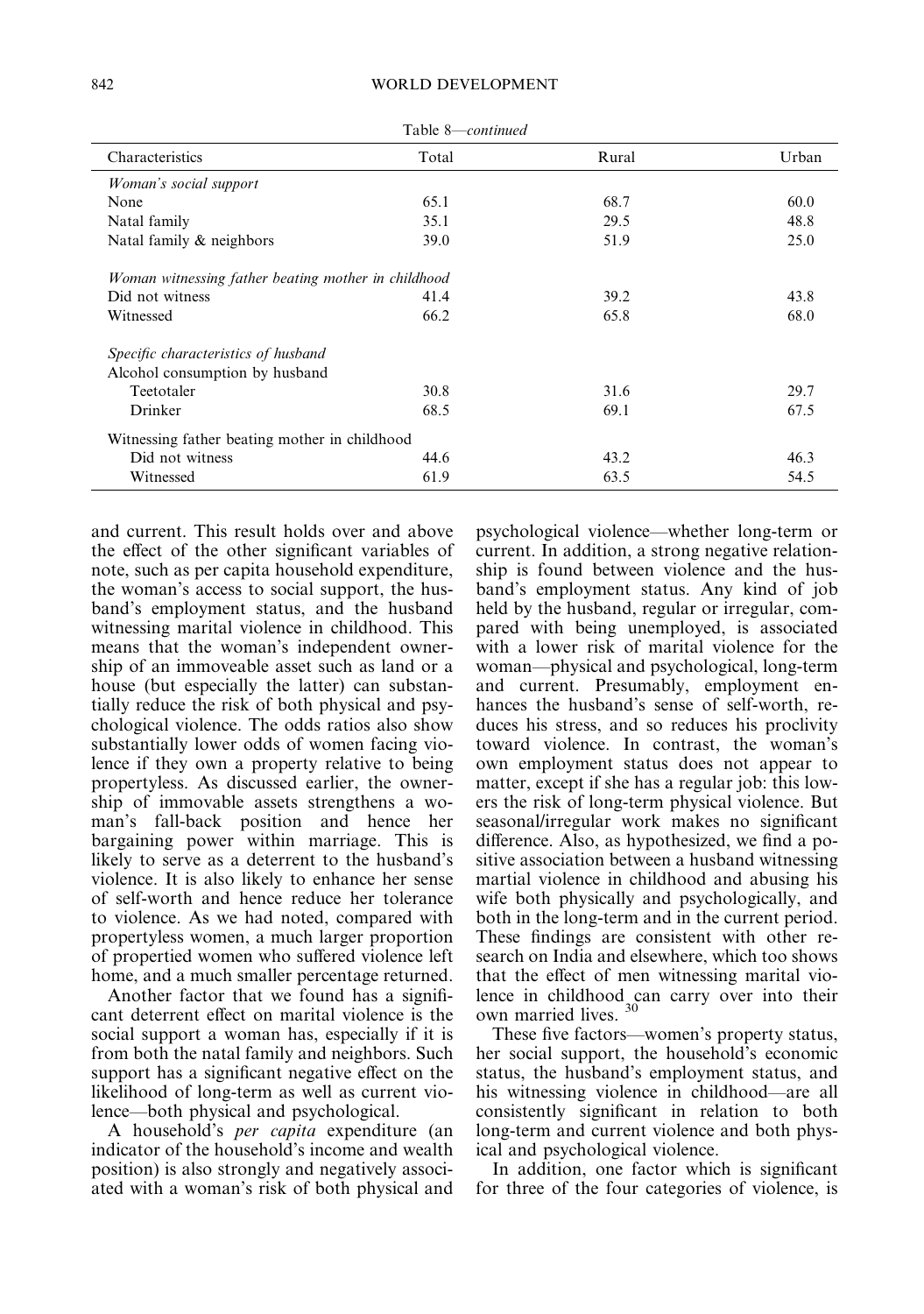<span id="page-20-0"></span>

| Variable                                          |                        | Any physical violence | Any psychological violence |                        |             |      |
|---------------------------------------------------|------------------------|-----------------------|----------------------------|------------------------|-------------|------|
|                                                   | Beta coefficient       | Odds ratios           | $SE$                       | Beta coefficient       | Odds ratios | SE   |
| Per capita expenditure $(Rs. /yr)$                |                        |                       |                            |                        |             |      |
| $<6,000$ (rc)                                     |                        |                       |                            |                        |             |      |
| 6,000-11,999                                      | $-2.40$ <sup>***</sup> | 0.09                  | 0.34                       | $-1.56***$             | 0.21        | 0.40 |
| 12,000 & above                                    | $-2.27***$             | 0.10                  | 0.45                       | $-1.31$ **             | 0.27        | 0.54 |
| Residence                                         |                        |                       |                            |                        |             |      |
| Rural (rc)                                        |                        |                       |                            |                        |             |      |
| Urban                                             | $-0.06$                | 0.94                  | 0.33                       | 0.13                   | 1.14        | 0.38 |
| Age of woman respondent (yrs)<br>$15-24$ (rc)     |                        |                       |                            |                        |             |      |
| $25 - 34$                                         | 0.50                   | 1.66                  | 0.41                       | $-0.17$                | 0.84        | 0.48 |
| $35 - 49$                                         | $-0.10$                | 0.91                  | 0.45                       | $-0.23$                | 0.80        | 0.51 |
| Spousal age difference (yrs)<br>$5$ (rc)          |                        |                       |                            |                        |             |      |
| $5 - 8$                                           | 0.04                   | 1.05                  | 0.30                       | 0.20                   | 1.22        | 0.36 |
| $9 \&$ above                                      | $-0.65*$               | 0.52                  | 0.36                       | $-0.08$                | 0.93        | 0.42 |
|                                                   |                        |                       |                            |                        |             |      |
| Number of children<br>$0$ (rc)                    |                        |                       |                            |                        |             |      |
| $1 - 2$                                           | $-0.86$ <sup>*</sup>   | 0.42                  | 0.46                       | $-0.22$                | 0.81        | 0.54 |
| 3 & above                                         | $-0.96*$               | 0.38                  | 0.57                       | $-1.40$ <sup>**</sup>  | 0.25        | 0.65 |
|                                                   |                        |                       |                            |                        |             |      |
| Education of woman respondent (yrs)<br>$<$ 6 (rc) |                        |                       |                            |                        |             |      |
| $6 - 12$                                          | $-0.40$                | 0.67                  | 0.38                       | 0.07                   | 1.16        | 0.46 |
| >12                                               | 0.08                   | 1.09                  | 0.54                       | 0.89                   | 2.44        | 0.62 |
| Spousal educational difference (yrs)              |                        |                       |                            |                        |             |      |
| Wife $=$ husband (no difference) (rc)             |                        |                       |                            |                        |             |      |
| Wife < husband                                    | 0.17                   | 1.18                  | 0.33                       | 0.54                   | 1.89        | 0.38 |
| Wife > husband                                    | $-0.48$                | 0.63                  | 0.31                       | 0.29                   | 1.34        | 0.34 |
| Employment of woman respondent                    |                        |                       |                            |                        |             |      |
| Unemployed (rc)                                   |                        |                       |                            |                        |             |      |
| Regular                                           | $-0.90$ **             | 0.41                  | 0.39                       | $-0.07$                | 0.93        | 0.41 |
| Seasonal/irregular                                | $-0.27$                | 0.76                  | 0.39                       | 0.36                   | 1.44        | 0.48 |
| Employment of husband                             |                        |                       |                            |                        |             |      |
| Unemployed (rc)<br>Regular                        | $-2.23$ **             | 0.11                  | 0.60                       | $-2.02$ <sup>***</sup> | 0.13        | 0.75 |
| Seasonal/irregular                                | $-2.24***$             | 0.11                  | 0.71                       | $-1.77$ **             | 0.17        | 0.85 |
|                                                   |                        |                       |                            |                        |             |      |
| Ownership of property by women                    |                        |                       |                            |                        |             |      |
| None (rc)<br>Land only                            | $-2.06***$             | 0.13                  | 0.62                       | $-3.57***$             | 0.03        | 0.62 |
| House only                                        | $-2.42***$             | 0.09                  | 0.49                       | $-5.14***$             | $0.01\,$    | 0.59 |
| House & land                                      | $-3.01***$             | 0.05                  | 0.66                       | $-5.47***$             | 0.01        | 0.66 |
|                                                   |                        |                       |                            |                        |             |      |
| Woman's social support<br>None (rc)               |                        |                       |                            |                        |             |      |
| Natal family                                      | $-0.87***$             | 0.41                  | 0.32                       | 0.62                   | 1.74        | 0.38 |
| Natal family & neighbors                          | $-0.90***$             | 0.41                  | 0.34                       | $-1.60$ ***            | 0.20        | 0.40 |

Table 9. Logistic analysis: women's experience of long-term violence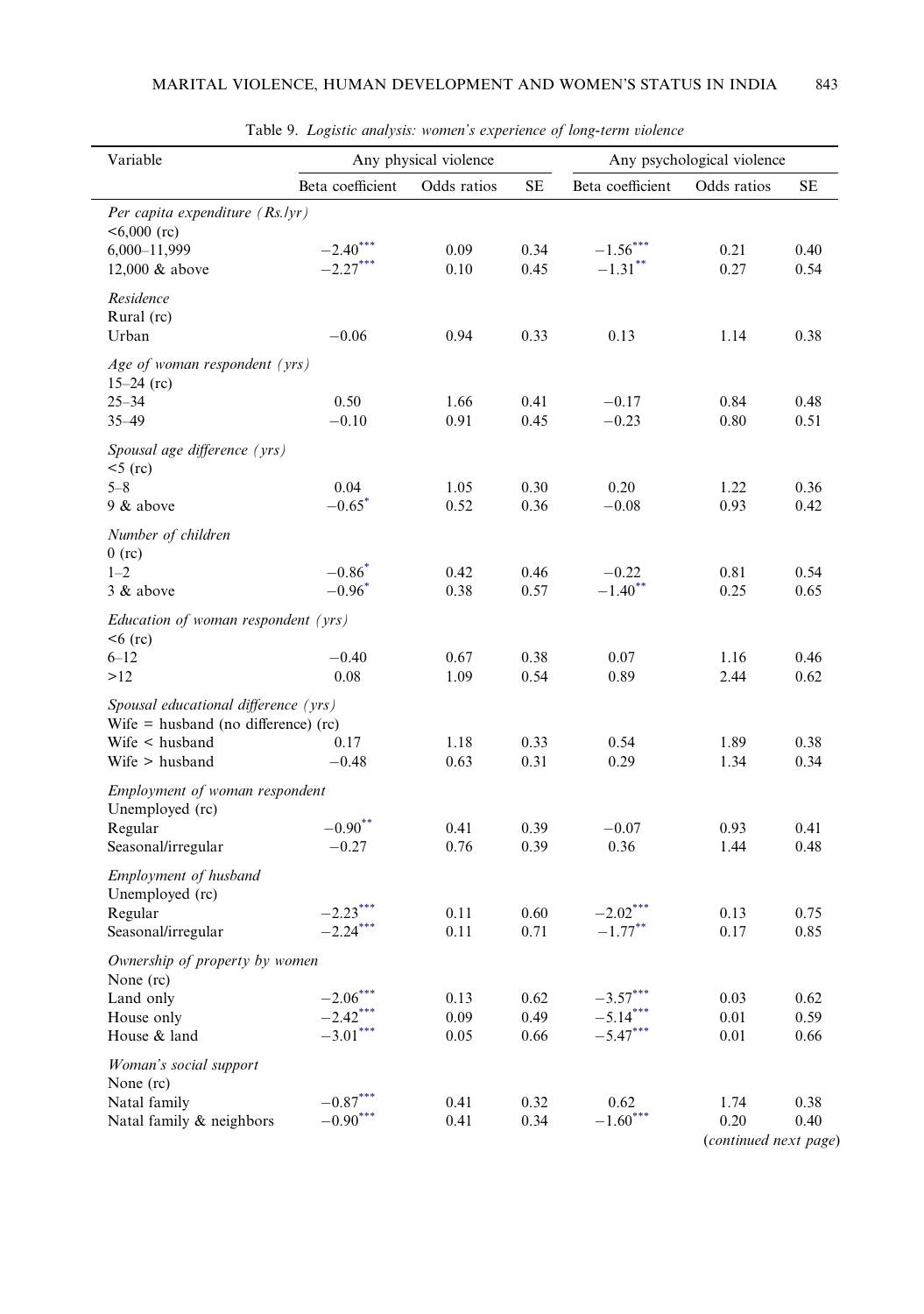<span id="page-21-0"></span>

| Variable                                              |                  | Any physical violence    |      | Any psychological violence |             |           |  |
|-------------------------------------------------------|------------------|--------------------------|------|----------------------------|-------------|-----------|--|
|                                                       | Beta coefficient | <b>SE</b><br>Odds ratios |      | Beta coefficient           | Odds ratios | <b>SE</b> |  |
| Woman witnessing father beating mother in childhood   |                  |                          |      |                            |             |           |  |
| Did not witness (rc)                                  |                  |                          |      |                            |             |           |  |
| Witnessed                                             | $1.33***$        | 3.56                     | 0.33 | $-0.62$                    | 0.61        | 0.47      |  |
| Husband's alcohol consumption                         |                  |                          |      |                            |             |           |  |
| Teetotaler (rc)                                       |                  |                          |      |                            |             |           |  |
| Drinker                                               | $-0.47$          | 0.62                     | 0.30 | 1.47                       | 4.37        | 0.35      |  |
| Husband witnessing father beating mother in childhood |                  |                          |      |                            |             |           |  |
| Did not witness (rc)                                  |                  |                          |      |                            |             |           |  |
| Witnessed                                             | $1.22***$        | 3.39                     | 0.32 | $0.80^{*}$                 | 2.22        | 0.35      |  |
| Number of cases                                       | 502              |                          |      | 502                        |             |           |  |
| $-2 \log$ likelihood                                  | 415.93           |                          |      | 335.26                     |             |           |  |
| Model chi-square                                      | 238.10           |                          |      | 315.14                     |             |           |  |
| McFadden's pseudo $R^2$                               | 0.3641<br>0.4845 |                          |      |                            |             |           |  |

Table 9—continued

\* Significant at the 10% level.<br>\*\* Significant at the 5% level.<br>\*\*\* Significant at the 1% level. 'rc' reference category.

|  |  |  |  |  | Table 10. Logistic analysis: women's experience of current violence |  |  |  |
|--|--|--|--|--|---------------------------------------------------------------------|--|--|--|
|--|--|--|--|--|---------------------------------------------------------------------|--|--|--|

| Variable                        |                                     | Any physical violence |      |                  | Any psychological violence |           |  |
|---------------------------------|-------------------------------------|-----------------------|------|------------------|----------------------------|-----------|--|
|                                 | Beta coefficient                    | Odds ratios           | SE   | Beta coefficient | Odds ratios                | <b>SE</b> |  |
| Per capita expenditure (Rs/yr)  |                                     |                       |      |                  |                            |           |  |
| $<6,000$ (rc)                   |                                     |                       |      |                  |                            |           |  |
| 6.000-11.999                    | $-1.75***$                          | 0.17                  | 0.34 | $-1.70***$       | 0.18                       | 0.37      |  |
| 12,000 & above                  | $-1.89***$                          | 0.15                  | 0.48 | $-1.68$ ***      | 0.18                       | 0.51      |  |
| Residence                       |                                     |                       |      |                  |                            |           |  |
| Rural (rc)                      |                                     |                       |      |                  |                            |           |  |
| Urban                           | 0.38                                | 1.46                  | 0.34 | 0.19             | 1.21                       | 0.35      |  |
| Age of woman respondent $(yrs)$ |                                     |                       |      |                  |                            |           |  |
| $15-24$ (rc)                    |                                     |                       |      |                  |                            |           |  |
| $25 - 34$                       | 0.27                                | 1.30                  | 0.43 | $-0.18$          | 0.83                       | 0.45      |  |
| $35 - 49$                       | 0.03                                | 1.03                  | 0.47 | $-0.31$          | 0.74                       | 0.49      |  |
| Spousal age difference (yrs)    |                                     |                       |      |                  |                            |           |  |
| $5$ (rc)                        |                                     |                       |      |                  |                            |           |  |
| $5 - 8$                         | $-0.01$                             | 0.99                  | 0.31 | $-0.25$          | 0.78                       | 0.32      |  |
| 9 & above                       | $-0.86*$                            | 0.42                  | 0.38 | $-0.70^*$        | 0.50                       | 0.39      |  |
| Number of children              |                                     |                       |      |                  |                            |           |  |
| $0$ (rc)                        |                                     |                       |      |                  |                            |           |  |
| $1 - 2$                         | $-0.28$                             | 0.76                  | 0.50 | $-0.08$          | 0.92                       | 0.50      |  |
| 3 & above                       | $-0.29$                             | 0.75                  | 0.60 | $-0.52$          | 0.59                       | 0.62      |  |
|                                 | Education of woman respondent (yrs) |                       |      |                  |                            |           |  |
| $<$ 6 (rc)                      |                                     |                       |      |                  |                            |           |  |
| $6 - 12$                        | $-0.59$                             | 0.55                  | 0.41 | 0.17             | 1.18                       | 0.45      |  |
| >12                             | 0.36                                | 1.43                  | 0.57 | 0.79             | 1.98                       | 0.61      |  |
|                                 |                                     |                       |      |                  | (continued next page)      |           |  |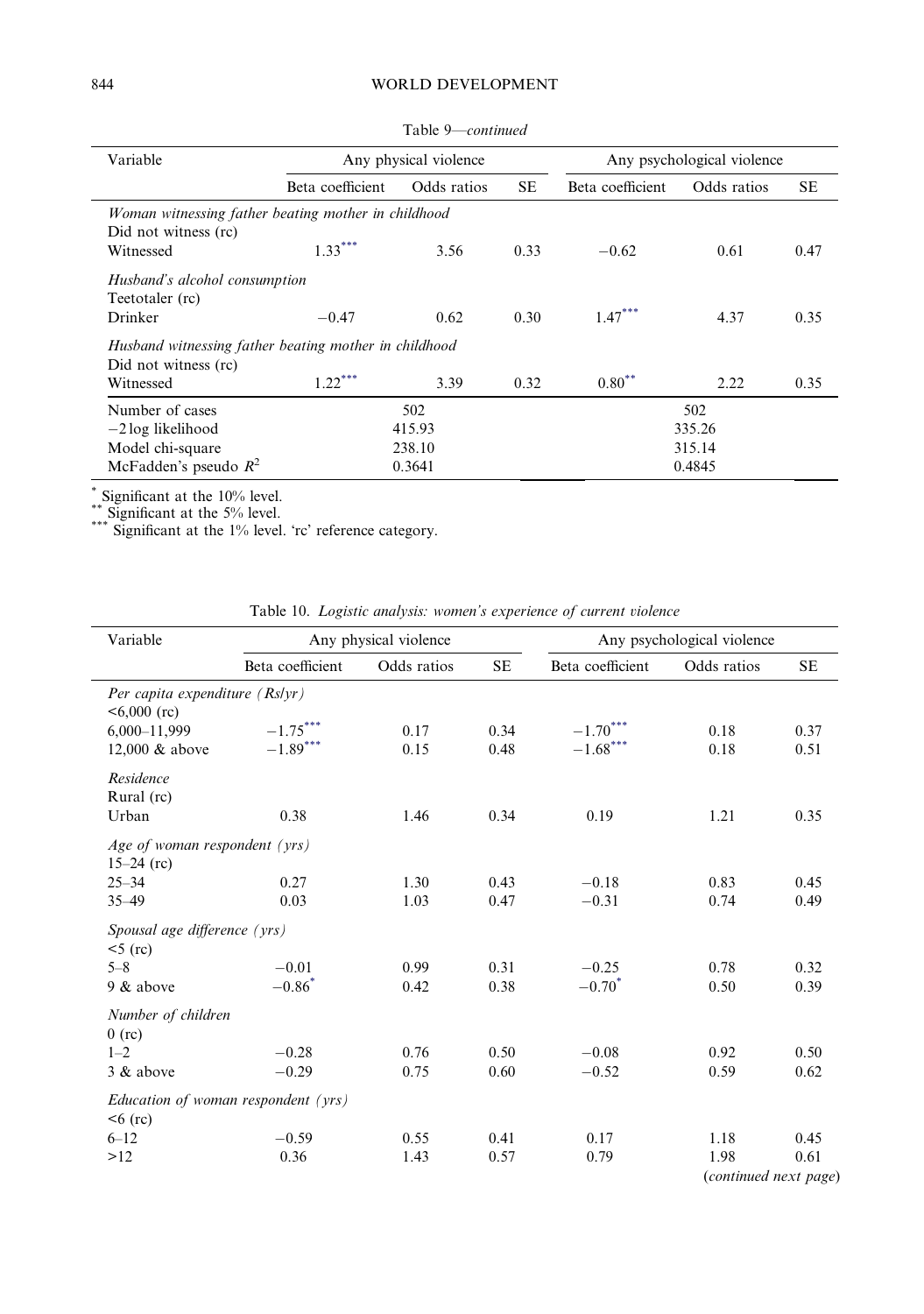<span id="page-22-0"></span>

| Variable                                                                      | Any physical violence   |              |              | Any psychological violence |              |              |  |
|-------------------------------------------------------------------------------|-------------------------|--------------|--------------|----------------------------|--------------|--------------|--|
|                                                                               | Beta coefficient        | Odds ratios  | <b>SE</b>    | Beta coefficient           | Odds ratios  | <b>SE</b>    |  |
| Spousal educational difference (yrs)                                          |                         |              |              |                            |              |              |  |
| Wife = husband (No difference) $(rc)$                                         |                         |              |              |                            |              |              |  |
| Wife < husband                                                                | 0.31                    | 1.36         | 0.35         | 0.42                       | 1.52         | 0.35         |  |
| Wife > husband                                                                | $-0.19$                 | 0.83         | 0.33         | $-0.08$                    | 0.92         | 0.32         |  |
| Employment of woman respondent<br>Unemployed (rc)                             |                         |              |              |                            |              |              |  |
| Regular                                                                       | $-0.46$                 | 0.63         | 0.39         | $-0.36$                    | 0.70         | 0.40         |  |
| Seasonal/irregular                                                            | $-0.60$                 | 0.55         | 0.42         | 0.14                       | 1.15         | 0.44         |  |
| Employment of husband<br>Unemployed (rc)                                      |                         |              |              |                            |              |              |  |
| Regular                                                                       | $-1.81$ ***             | 0.16         | 0.61         | $-2.39***$                 | 0.09         | 0.73         |  |
| Seasonal/irregular                                                            | $-1.80$ **              | 0.17         | 0.73         | $-2.47***$                 | 0.08         | 0.84         |  |
| Ownership of property by women<br>None (rc)<br>Land only<br>House only        | $-0.94$<br>$-1.87***$   | 0.39<br>0.15 | 0.62<br>0.51 | $-1.49***$<br>$-2.61***$   | 0.23<br>0.07 | 0.55<br>0.42 |  |
| House & land                                                                  | $-2.92***$              | 0.05         | 0.67         | $-3.18***$                 | 0.04         | 0.53         |  |
| Woman's social support<br>None (rc)                                           |                         |              |              |                            |              |              |  |
| Natal family                                                                  | $-1.20***$              | 0.30         | 0.34         | $-0.48$                    | 0.62         | 0.34         |  |
| Natal family & neighbors                                                      | $-0.83$ <sup>*</sup>    | 0.41         | 0.35         | $-0.83***$                 | 0.44         | 0.34         |  |
| Woman witnessing father beating mother in childhood<br>Did not witness (rc)   |                         |              |              |                            |              |              |  |
| Witnessed                                                                     | $1.21***$               | 2.99         | 0.33         | $-0.47$                    | 0.62         | 0.37         |  |
| Husband's alcohol consumption<br>Teetotaler (rc)                              |                         |              |              |                            |              |              |  |
| Drinker                                                                       | $-0.53$                 | 0.68         | 0.30         | $1.05***$                  | 2.87         | 0.29         |  |
| Husband witnessing father beating mother in childhood<br>Did not witness (rc) |                         |              |              |                            |              |              |  |
| Witnessed                                                                     | $1.23***$               | 3.43         | 0.34         | $1.02***$                  | 2.78         | 0.35         |  |
| Number of cases<br>$-2 \log$ likelihood<br>Model chi-square                   | 443<br>379.46<br>151.40 |              |              | 443<br>381.16<br>232.86    |              |              |  |
| McFadden's pseudo $R^2$                                                       |                         | 0.2852       | 0.3792       |                            |              |              |  |

Table 10—continued

\* Significant at the 10% level. \*\* Significant at the 5% level. \*\*\* Significant at the 1% level. rc' reference category.

when the woman is younger than her spouse by nine years or more. Here we find a significantly lower probability of all types of violence, except long-term psychological violence. As noted, this may be because the man expects less of a much younger wife, and so faults her less.

Other factors that are significant in relation to only one or two forms of violence are the number of children the couple has and the woman having a regular job—both of which are negatively related to long-term physical violence; the wife witnessing marital violence in childhood which is positively linked with long-term and current physical violence; and the husband's alcohol consumption which is positively linked with long-term and current psychological violence.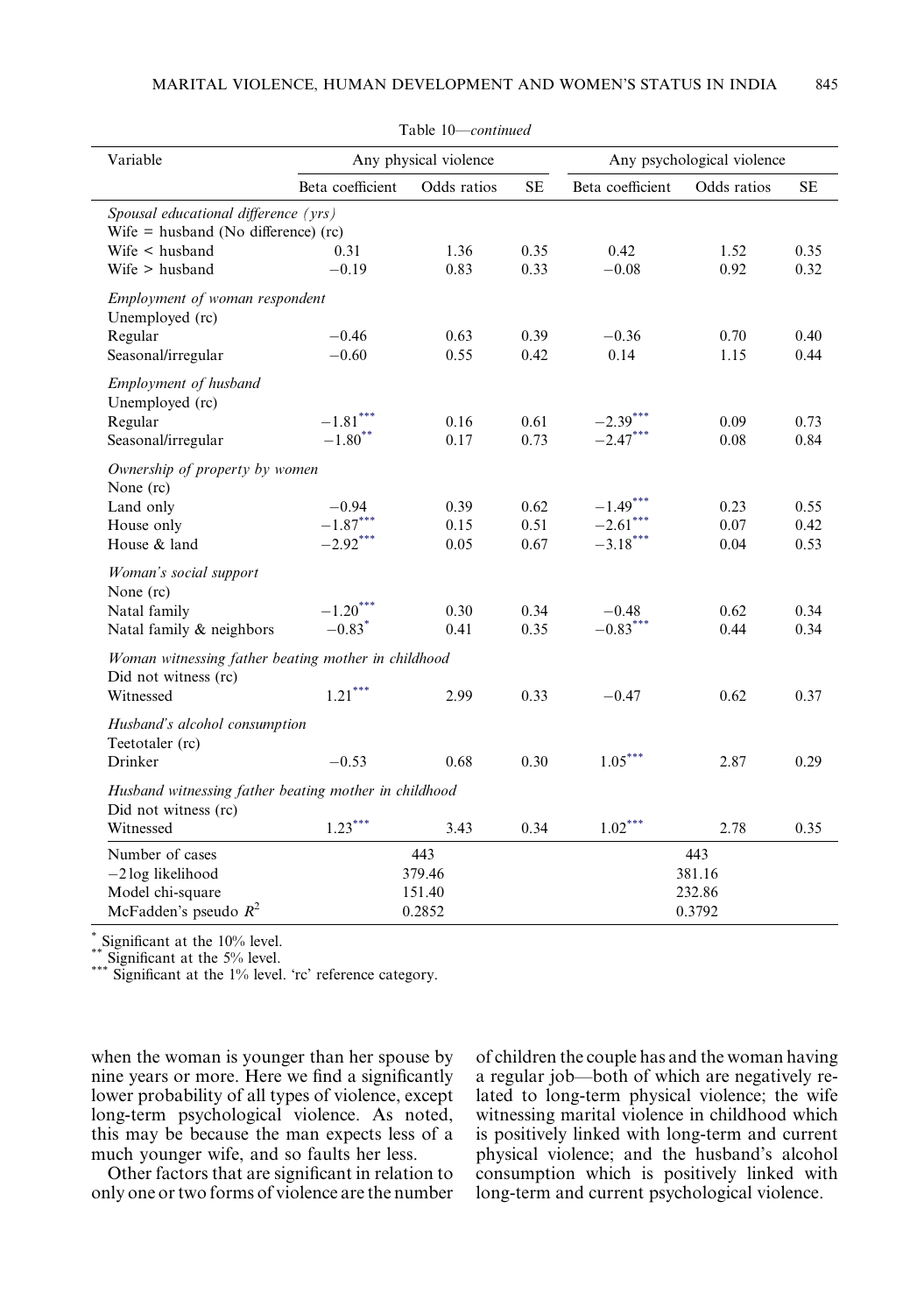Rural/urban residence, which the crosstabulations suggested might make a difference, is not significant in the multivariate analysis, nor is the age of the respondent or her educational level per se. In addition, we tested whether having a larger number of sons as opposed to just a larger number of children reduced women's risk of violence (in that sons might be more effective protectors of the mother, or might enhance the woman's worth in the husband's eyes). We found that although having two or more sons reduced the risk of psychological violence, it had no significant effect on physical violence, unlike what [Rao](#page-27-0) [\(1997\)](#page-27-0) and [Bloch and Rao \(2002\)](#page-26-0) found, namely, that the presence of sons reduced the incidence of physical violence. <sup>31</sup> We also tested whether in-laws' satisfaction with dowry and the woman belonging to a matrilineal caste made a difference, but found no consistent results for either variable  $32$ 

## 8. CONCLUSION

Spousal abuse—physical or psychological seriously undermines women's capability to function and to live the lives they value. Moreover, children witnessing marital violence grow to adulthood with diminished capabilities. Marital violence thus not only reduces well-being in and of itself, but also reduces the possibilities of improved well-being on other counts, as well as transfers the negative effects intergenerationally. This has implications not only for individual families but also for a country's overall development. Reducing the incidence of marital violence thus needs to be an important policy goal.

Although seldom couched in these terms or directly addressed by development policies, many countries have taken a range of measures to deal with marital violence, and no longer view it as a private matter. Women's movements and the international human rights movement have been focusing on this as a central issue, as have many NGOs and intergovernmental organizations. <sup>33</sup> India too has enacted laws which make domestic violence a criminal offence. It has also established All Women Police Stations, family counseling cells, and short-stay homes to help women, and several women's organizations provide shelters and support. But overall, the legal framework is still largely ineffective and the existing support structures insufficient.<sup>34</sup> Marital violence against women remains a substantially under-reported crime. Also women's

groups remain handicapped in the extent of help they can provide when the battered woman has no independent economic means.

Some have suggested a rights-based approach to combat marital violence, one that meshes formal resolutions and campaigns, state intervention, and grassroots activism. However, the specific parameters and effectiveness of any such approach are likely to require much more debate and working out within and across countries. In particular, the issue needs to be brought more centrally into the development debate to broaden the policy framework. Also, strategies need to be developed locally. A crucial element in such strategies would be strengthening women's property status. The analysis in this paper clearly shows that this can play a critical role in reducing women's risk of marital violence. While other factors such as social support and the husband's unemployment, which too we found were significant, have been identified by other studies as well, the link between violence and women's property status is the particular contribution of this paper.

Our findings clearly indicate that measures to improve women's access to immovable property such as housing and land are important not only for the well-recognized reasons of enhancing women's livelihood options and overall empowerment, but also for reducing their risk of marital violence. This adds another argument in support of recent campaigns to establish the ''right to housing'' and the ''right to land'' as basic human rights ([UNCHR,](#page-27-0) [2003](#page-27-0)). In addition, it adds another policy dimension to the larger development concern with enhancing women and children's health and child welfare (see, e.g., [Agarwal, 2004\)](#page-25-0).

Moreover, women's property status could prove to be complementary to social support in that the ability of neighbors and gender-progressive groups to help a woman would be greater if she had a property support base of her own. Even owning a one-room tenement would provide her with somewhere to go. There is a case here for providing such purchase options in new housing complexes, whether set up by the government or by private developers. Many middle class women or their families in India, for instance, could better afford these than the larger apartments typically available. Indeed, the virtual absence of such lower cost options even in large Indian cities has received surprisingly little attention.<sup>35</sup>

Also, the larger issue of enhancing women's property status would need to be tackled.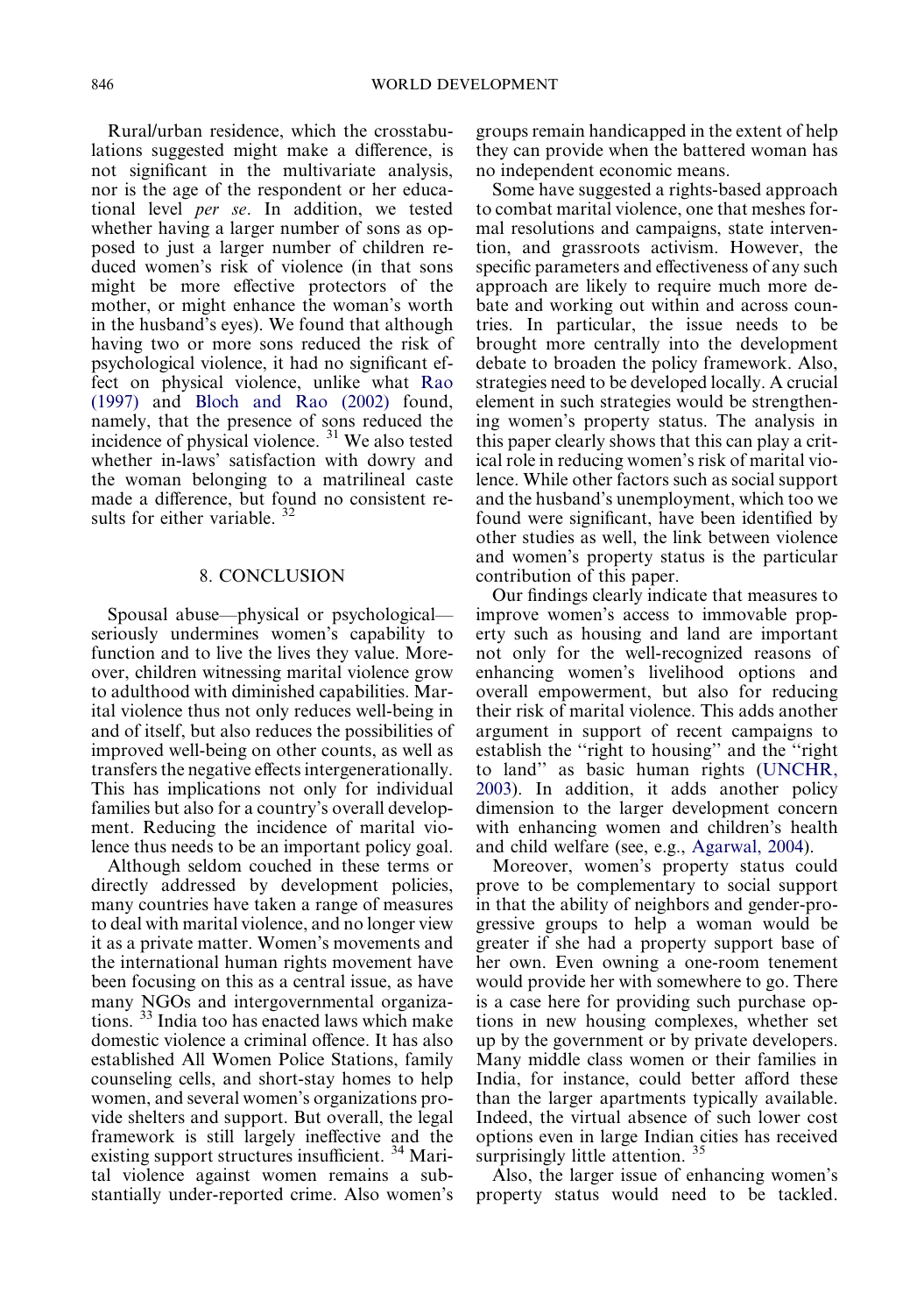How this might be done and the obstructing factors overcome, is outside the purview of this paper. <sup>36</sup> But what our results clearly establish is that this factor cannot be ignored in any effective strategy for reducing marital violence and so contributing to capability enhancement, as an essential constituent of development.

## **NOTES**

1. See also, [Dijkstra and Hanmer \(2000\),](#page-26-0) who point to the need to expand the measures of human development, by including additional indicators such as violence against women and [Nussbaum \(2003\)](#page-27-0) who lists ''bodily integrity'' (freedom from assault, domestic violence, etc.) as a central human capability that needs to be counted as a fundamental entitlement.

2. While marital violence is not limited to violence against women, the substantial part of it is violence of husbands against wives: see, e.g., [Hasan and Menon \(2004\)](#page-26-0).

3. [Harper and Parsons \(1997\)](#page-26-0), [Jaswal \(2000\),](#page-26-0) [Maman,](#page-26-0) [Campbell, Sweat, and Gielen \(2000\)](#page-26-0), [Martin, Tsui,](#page-26-0) [Maitra, and Marinshaw \(1999\)](#page-26-0), [Population Reports](#page-27-0) [\(1999\)](#page-27-0), and [WHO \(2000, 2002\).](#page-27-0)

4. [Browne, Salomon, and Bussuk \(1999\),](#page-26-0) [Lloyd and](#page-26-0) [Taluc \(1999\)](#page-26-0), and [Dobash and Dobash \(1992\).](#page-26-0)

5. [Asling-Monemi, Pena, Ellsberg, and Persson \(2003\)](#page-26-0), [Jejeebhoy \(1998a\),](#page-26-0) [Dannenberg](#page-26-0) et al. (1995), and [Harper and Parsons \(1997\)](#page-26-0).

6. [Asling-Monemi](#page-26-0) et al. (2003), [Edleson \(1999\),](#page-26-0) [Jaffe,](#page-26-0) [Wolfe, and Wilson \(1990\)](#page-26-0), and [McCloskey, Figueredo,](#page-26-0) [and Koss \(1995\)](#page-26-0).

7. [Morrison and Orlando \(1999\)](#page-27-0) and [Carrillo \(1992\)](#page-26-0). Carrillo notes that the Australian Committee on violence calculated that the cost of refuge accommodation for victims of domestic violence in 1986–87 was US\$27.6 million.

8. On capabilities see Sen's many writings, including [Sen, A.K. \(1999, 2003\).](#page-27-0)

9. For such broad sweep approaches, see [Heise \(1998\)](#page-26-0), [Heise, Raikes, Watts, and Zwi \(1994\),](#page-26-0) [Levinson \(1989\)](#page-26-0), [Straus \(1980\)](#page-27-0), and [Straus, Gelles, and Steinmetz \(1980\)](#page-27-0).

10. For India, see [Bloch and Rao \(2002\)](#page-26-0), [Duvvury and](#page-26-0) [Allendorf \(2001\)](#page-26-0), [INCLEN \(2000\)](#page-26-0), [Jejeebhoy \(1998a,](#page-26-0) [1998b\)](#page-26-0), [Kumar, Gupta, and Abraham \(2002\),](#page-26-0) [Martin](#page-26-0) et al[. \(1999, 2002\)](#page-26-0), [Rao \(1997\)](#page-27-0), [Sen P. \(1999\),](#page-27-0) [Verma](#page-27-0) [and Collumbien \(2003\)](#page-27-0), and [Visaria \(1999\)](#page-27-0).

11. [Jejeebhoy \(1998b\),](#page-26-0) [Dave and Solanki \(2000\),](#page-26-0) and [Schuler, Hashemi, and Badal \(1998\).](#page-27-0)

12. [INCLEN \(2000\)](#page-26-0) reports an incidence of 52% of any kind of lifetime violence (physical or psychological) and 40% for physical violence. Other Indian studies on physical violence report an incidence ranging from 48% [\(Jejeebhoy, 1998b](#page-26-0)) to 23% [\(Bloch & Rao, 2002\)](#page-26-0).

13. The rural–urban distinction is based on standard Indian census definitions.

14. Of the initial 546 eligible women identified, only 8.1% refused to be interviewed (the rural and urban percentage was about the same). Also, in some cases of joint families with more than one couple, more than one woman was interviewed from the same household.

15. There may be some underestimation here, since not all husbands may reveal to their wives that they witnessed their fathers beat their mothers.

16. Consumption expenditure data were obtained from the men, since a fair amount of household expenditure is handled by men, including often paying the children's school fees and undertaking various forms of market purchase. Men do not necessarily inform their wives of all they spend on, or how much, while women's purchases are mostly in the men's knowledge. Male respondents are therefore better placed to give a more complete picture of household expenditure.

17. According to the 1998–99 National Family Health Survey, some 50% of women in Kerala are sterilized. Our data do not have this information.

18. Again, the earlier caveat applies, namely, that some of the households included within the matrilineal grouping may not have been matrilineal in southern Kerala.

19. Unfortunately, we have no information on the source of women's property, or on men's property status. But the household's economic status, which the survey did measure, can be taken as a broad (although admittedly imperfect) proxy for the man's property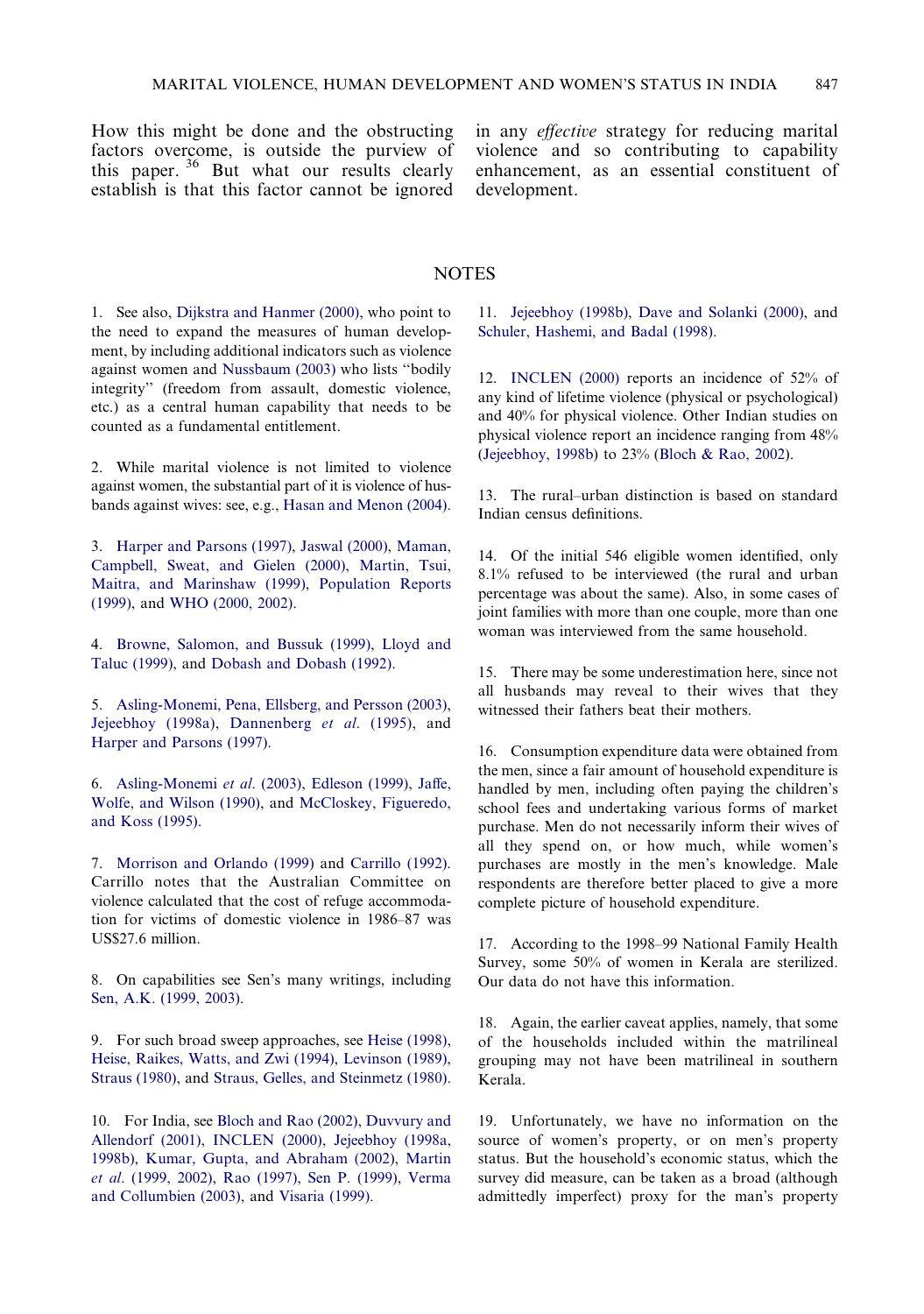<span id="page-25-0"></span>status. In an ongoing follow-up survey by us, we are now gathering information on the woman's source of property as well as on the man's property status.

20. Social support was measured by asking the woman whether there were people in her neighborhood or outside whom she could count on and talk to about her problems; and, if yes, to whom? Very few reported support from those other than the natal family or neighbors, and only one reported help from ''neighbor only''.

21. [Jejeebhoy \(1998b\)](#page-26-0) found that women's employment status made no significant difference to marital violence, whereas [Dave and Solanki \(2000\)](#page-26-0) found that women's paid employment increased the likelihood of marital violence, even though it also increased a woman's ability to leave an abusive husband.

22. Several studies find that social support can deter violence, and the natal family can also provide an exit option: see for example, [Dave and Solanki \(2000\)](#page-26-0) and [Ellsberg, Pena, Herrera, Liljestrand, and Winkvist \(2000\)](#page-26-0).

23. See, for example, [Hilberman and Munson \(1977-78\)](#page-26-0) and [Groves, Zuckerman, Marans, and Cohen \(1993\)](#page-26-0). Groves et al. summarize several studies which show that a much higher percentage of battered women report witnessing marital battering in their childhood than do nonbattered women.

24. [INCLEN \(2000\)](#page-26-0) and [Tauchen, White, and Long](#page-27-0) [\(1991\)](#page-27-0) also find a negative relationship between marital violence and the household's economic class.

25. [Duvvury and Allendorf \(2001\)](#page-26-0) also find this in their bivariate tabulations for all of India.

26. In the urban sample, the link between psychological violence and the type of job the husband holds is difficult to assess since very few hold nonregular jobs.

27. [Duvvury and Allendorf \(2001\)](#page-26-0) also find greater violence when the woman is employed and the man is unemployed, while Kumar et al[. \(2002\)](#page-26-0) find greater violence linked with male unemployment more generally. 28. The social support questions were not linked specifically to support relating to spousal violence. Hence, social support can be taken as an exogenous variable here.

29. The following variables were excluded due to their close relationship with one or more of the included explanatory variables: number of household consumer goods with the household's per capita expenditure; duration of marriage with the woman respondent's age and number of children; the husband's education with the wife's education; spousal difference in employment status with the wife's employment status; and matrilineal caste grouping with women's property ownership (also matriliny, as noted, was not a reliable indicator in and of itself).

30. See [INCLEN \(2000\), Rao \(1997\) and Jaffe](#page-26-0) et al. [\(1990\).](#page-26-0)

31. [Jejeebhoy \(1998b\),](#page-26-0) however, found that the number of sons made no significant difference.

32. [Rao \(1997\)](#page-27-0) in contrast found that satisfaction with dowry was significant in explaining the risk of physical violence. The earlier mentioned follow-up survey by us, in which we are gathering information on the source of the woman's property, of which dowry is one, would be able to throw further light on this, in our future analysis.

33. [UNICEF \(2000\)](#page-27-0), [UNIFEM \(2000\)](#page-27-0), and [UNCHR](#page-27-0) [\(2003\).](#page-27-0) See also [Panda \(2003\)](#page-27-0).

34. [Singh \(1994\), Lawyers Collective Women's](#page-27-0) [Rights Initiative \(2000\), Agnes \(1992\)](#page-27-0), and [Misra](#page-26-0) [\(1999\).](#page-26-0)

35. We are grateful to Indira Rajaraman for calling our attention to the dearth of such housing options.

36. For leads, see especially, Agarwal (1994).

#### REFERENCES

- Agarwal, B. (1994). A field of one's own: Gender and land rights in South Asia. Cambridge: Cambridge University Press.
- Agarwal, B. (1997). Bargaining and gender relations: Within and beyond the household. Feminist Economics, 3(1), 1–51.
- Agarwal, B. (1998). Widows vs daughters or widows as daughters: Property, land and economic security in rural India. Modern Asian Studies, 32(1), 1–48.
- Agarwal, B. (2004). Children's welfare and mother's property. Special guest panel, The State of the World's Children, 2005. New York: UNICEF.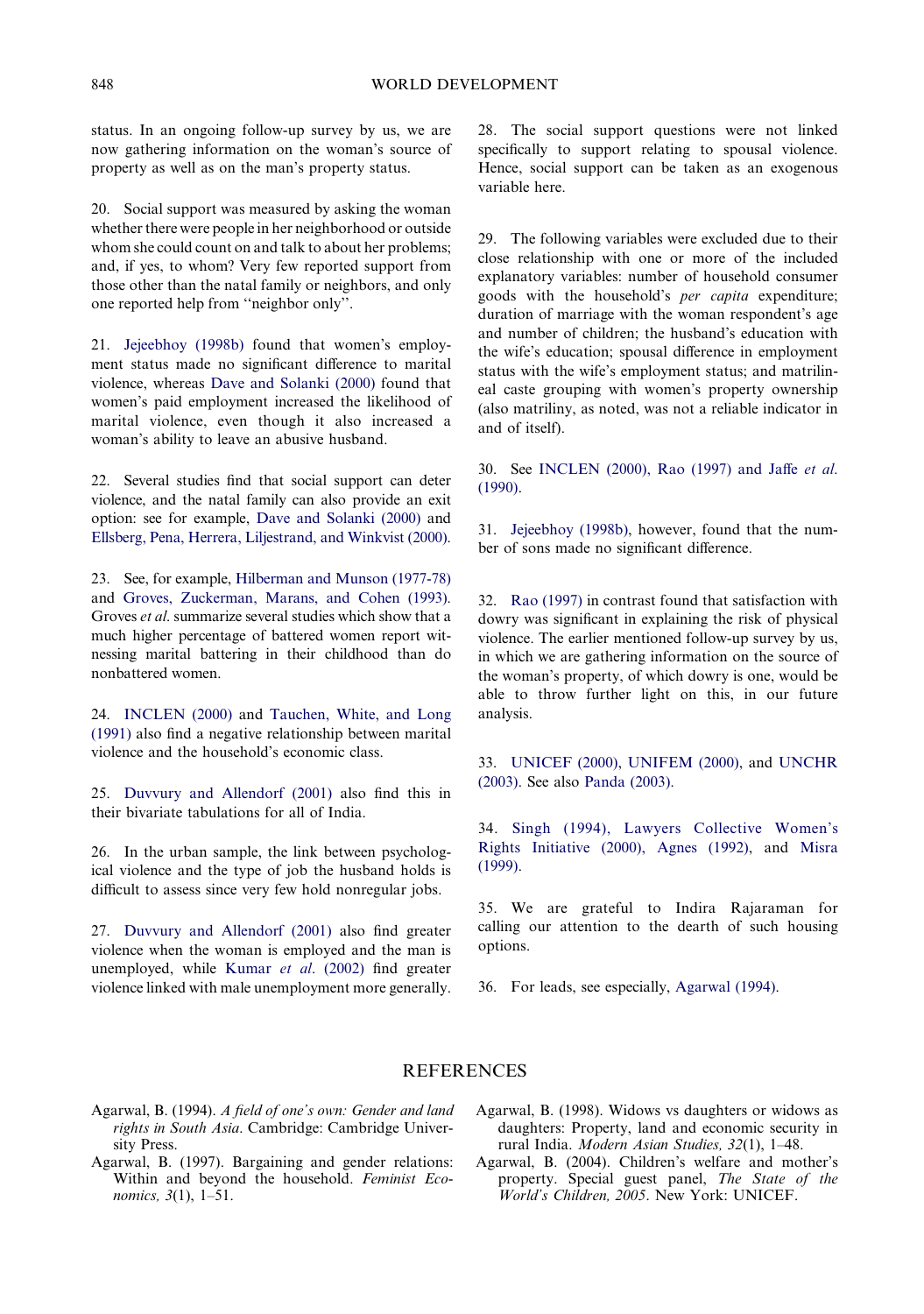- <span id="page-26-0"></span>Agnes, F. (1992). Protecting women against violence: Review of a decade of legislation: 1980–89. Economic and Political Weekly, 25(1), WS19–WS33.
- Asling-Monemi, K., Pena, R., Ellsberg, M. C., & Persson, L. A. (2003). Violence against women increases the risk of infant and child mortality: A case-referent study in Nicaragua. Bulletin of the World Health Organization, 81(1), 10–16.
- Bloch, F., & Rao, V. (2002). Terror as a bargaining instrument: A case study of dowry violence in rural India. The American Economic Review, 92(4), 1029–1043.
- Browne, A., Salomon, A., & Bussuk, S. S. (1999). The impact of recent partner violence on poor women's capacity to maintain work. Violence Against Women, 5(4), 393–426.
- Carrillo, R. (1992). Battered dreams: Violence against women as an obstacle to development. New York: United Nations Development Fund for Women.
- Dannenberg, A. L., Carter, D. M., Lawson, H. W., Ashton, D. M., Dorfman, S. F., & Graham, E. H. (1995). Homicide and other injuries as causes of maternal death in New York City, 1987 through 1991. American Journal of Obstetrics and Gynecology, 172, 1557–1564.
- Dave, A., & Solanki, G. (2000). Special cell for women and children: A research study on domestic violence. In A summary report of four records studies (pp. 25– 33). Washington, DC: ICRW.
- Devika, J., & Kodath, P. (2001). Sexual violence and predicament of feminist politics in Kerala. Economic and Political Weekly, 18(August), 3170–3177.
- Dijkstra, G., & Hanmer, L. C. (2000). Measuring socioeconomic gender inequality: Toward an alternative to the UNDP gender-related development index. Feminist Economics, 6(2), 41–75.
- Dobash, R. E., & Dobash, R. (1992). Women, violence and social change. London: Routledge.
- Dreze, J., & Sen, A. (1989). Hunger and public action. Oxford: Clarendon Press.
- Duvvury, N., & Allendorf, K. (2001). Domestic violence in India: The roles of education and employment. Paper presented at the sixth women's policy research conference on The status of women: Facing the facts, forging the future, Washington, DC, June 8–9.
- Eapen, M., & Kodath, P. (2002). Family structure, women's education and work: Re-examining the high status of women in Kerala. Working Paper 341, Center for Development Studies, Thiruvananthapuram, Kerala, India.
- Edleson, J. L. (1999). Children's witnessing of adult domestic violence. Journal of Interpersonal Violence, 14(8), 839–870.
- Ellsberg, M. C., Pena, R., Herrera, R., Liljestrand, J., & Winkvist, A. (2000). Candies in hell: Women's experience of violence in Nicaragua. Social Science and Medicine, 51(11), 1595–1610.
- Groves, B, Zuckerman, B., Marans, S., & Cohen, D. J. (1993). Silent victims: Children who witness violence. Journal of the American Medical Association, 269(2), 262–264.
- Harper, M., & Parsons, L. (1997). Maternal deaths due to homicide and other injuries in North Carolina:

1992–1994. Obstetrics and Gynecology, 90(6), 920–923.

- Hasan, Z., & Menon, R. (2004). Unequal citizens: A study of Muslim women in India. Delhi: Oxford University Press.
- Heise, L. (1998). Violence against women: An integrated ecological framework. Violence Against Women, 4(3), 262–290.
- Heise, L., Raikes, A., Watts, C. H., & Zwi, A. B. (1994). Violence against women: A neglected public health issue in Less Developed Countries. Social Science and Medicine, 39(9), 1165–1179.
- Hilberman, E., & Munson, K. (1977–78). Sixty battered women. Victimology, 3(3–4), 460–470.
- INCLEN (2000). Domestic violence in India 3: A summary report of a multi-site household survey. Washington, DC: ICRW and CEDPA.
- Jaffe, P. G., Wolfe, D. A., & Wilson, S. K. (1990). Children of battered women. Thousand Oaks, CA: Sage.
- Jaswal, S. (2000). Health records and domestic violence in Thane District, Maharashtra. In A Summary report of four studies (pp. 6–14). Washington DC: ICRW.
- Jejeebhoy, S. J. (1998a). Associations between wifebeating and fetal and infant deaths: Impressions from a survey in rural India. Studies in Family Planning, 29(3), 300–308.
- Jejeebhoy, S. J. (1998b). Wife-beating in rural India: A husband's right? Economic and Political Weekly, 33, 855–862.
- Kumar, S., Gupta, S.D., & Abraham, G. (2002). Masculinity and violence against women in marriage: An exploratory study in Rajasthan'. In Men, masculinity and domestic violence in India: Summary report of four studies (pp. 6–15). Washington DC: ICRW.
- Lawyers Collective Women's Rights Initiative (2000). Domestic violence and law: Report of colloquium on justice for women-empowerment through law. New Delhi: Butterworths.
- Levinson, D. (1989). Family violence in cross-cultural perspective. Newbury Park, CA: Sage.
- Lloyd, S., & Taluc, N. (1999). The effects of male violence on female employment. Violence Against Women, 5, 370–392.
- Maman, S., Campbell, J., Sweat, M. D., & Gielen, A. C. (2000). The intersection of HIV and violence: Directions for future research and interventions. Social Science and Medicine, 50, 459–478.
- Martin, S. L., Moracco, K. E., Garro, J., Tsui, A. O., Kupper, L. L., Chase, J. L., et al. (2002). Domestic violence across generations: Findings from northern India. International Journal of Epidemiology, 31(3), 560–572.
- Martin, S. L., Tsui, A. O., Maitra, K., & Marinshaw, R. (1999). Domestic violence in northern India. American Journal of Epidemiology, 150(4), 417–426.
- McCloskey, L. A., Figueredo, A. J., & Koss, M. P. (1995). The effects of systemic family violence on children's mental health. Child Development, 66, 1239–1261.
- Misra, N. (1999). Best practices among responses to domestic violence in Maharashtra and Madhya